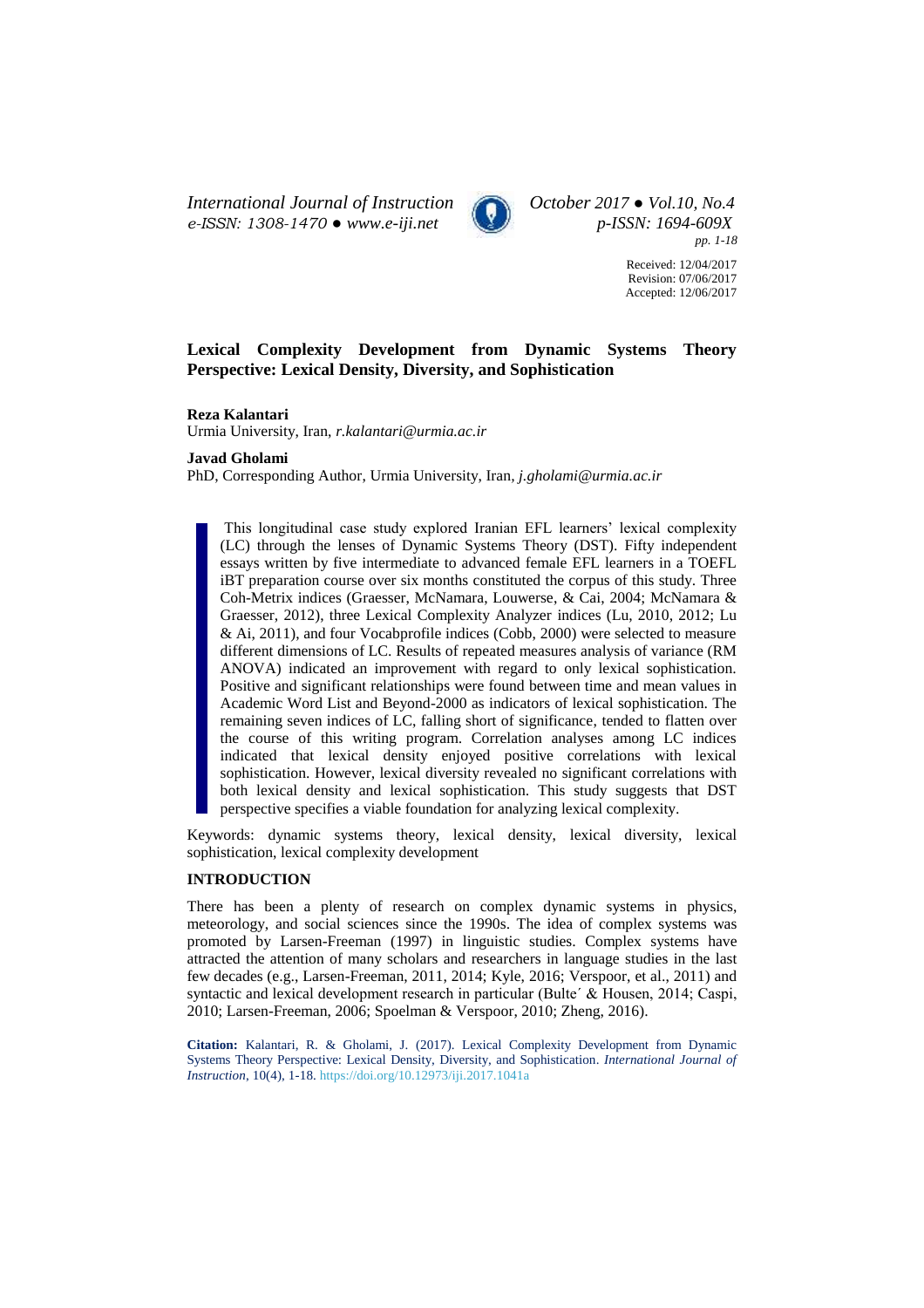Lexical complexity (LC) is presented in second language literature concerning lexical density, diversity/variability, and sophistication/rareness. It has been recognized as an indicator, diagnostic, and a major parameter for L2 learning, teaching, and research (Bulte´ & Housen, 2014; Laufer, 1994; Wolfe-Quintero, Inagaki, & Kim, 1998). Many L2 academic writing studies have evaluated the scope to which these measures can be applied as reliable and valid determiners of learners' general language proficiency, particularly the quality of learners' writing performance, along with various criteria measures, including cohesion, coherence, organization, and discourse (Bulte´ & Housen, 2014; Mazgutova & Kormos, 2015). The findings concerning LC development are inconclusive. Storch and Tapper (2009) operationalized lexical development as the percentage of words in Coxhead's (2000) academic word list (AWL) and reported a meaningful growth in lexical development after a short period of training, but Knoch, Rouhshad, and Storch (2014) and Deng, Lee, Varaprasad, and Lim (2010), who operationalized LC, similarly recorded no significant change in LC.

The study of lexical development in L2 writing has been an essential part of second language research in recent decades (e.g., Sasaki, 2007; Schmitt, 2010); however, little research has sought to establish links between lexical development and DST. Only in recent years, some scholars have addressed this connection (Bulté & Housen, 2014; Zheng, 2016). Drawing on language complexity and DST insights (Larsen-Freeman & Cameron, 2008; Bulté & Housen, 2014; Verspoor, de Bot, & Lowie, 2011), it is possible to introduce some perspectives into multi-constructed nature and complexity of L2 lexical proficiency. The present study closely expatiated on lexical characteristics of L2 learners' writing change during a longitudinal study, using nine different measures.

# **LITERATURE REVIEW**

#### **Dynamic Systems Theory**

Study of second language learning has undergone numerous theoretical and practical changes in recent decades. One of the major and demanding aspects of second language research is language complexity. However, despite the interest engendered in a wealth of theoretical and empirical studies, there is no agreement on the definition of complexity and on how it has been characterized across or within studies, leading to terminological and conceptual confusion (Bulte´ & Housen, 2014). In the last few decades, DSTinspired approaches to SLA have analyzed complexity in L2 writing via pursuing learners' written outputs over time to indicate the internal developmental dynamics of L2 complexity (e.g., Caspi, 2010; Kyle, 2016; Spoelman & Verspoor, 2010). The hallmark of this cross-disciplinary endeavour is complexity and nonlinearity of language development. Bulte´ and Housen (2014) proposed complexity as a valid and basic L2 performance descriptor in L2 and L1 research as an indicator of language proficiency, development, and progress.

The dynamic trend of a complex system is confirmed further by availability of its resources. Considering the fact that resources are commonly constrained over various subsystems, some subsystems, as they support each other, interact as 'connected growers', while some others compete for limited resources as 'competitive growers',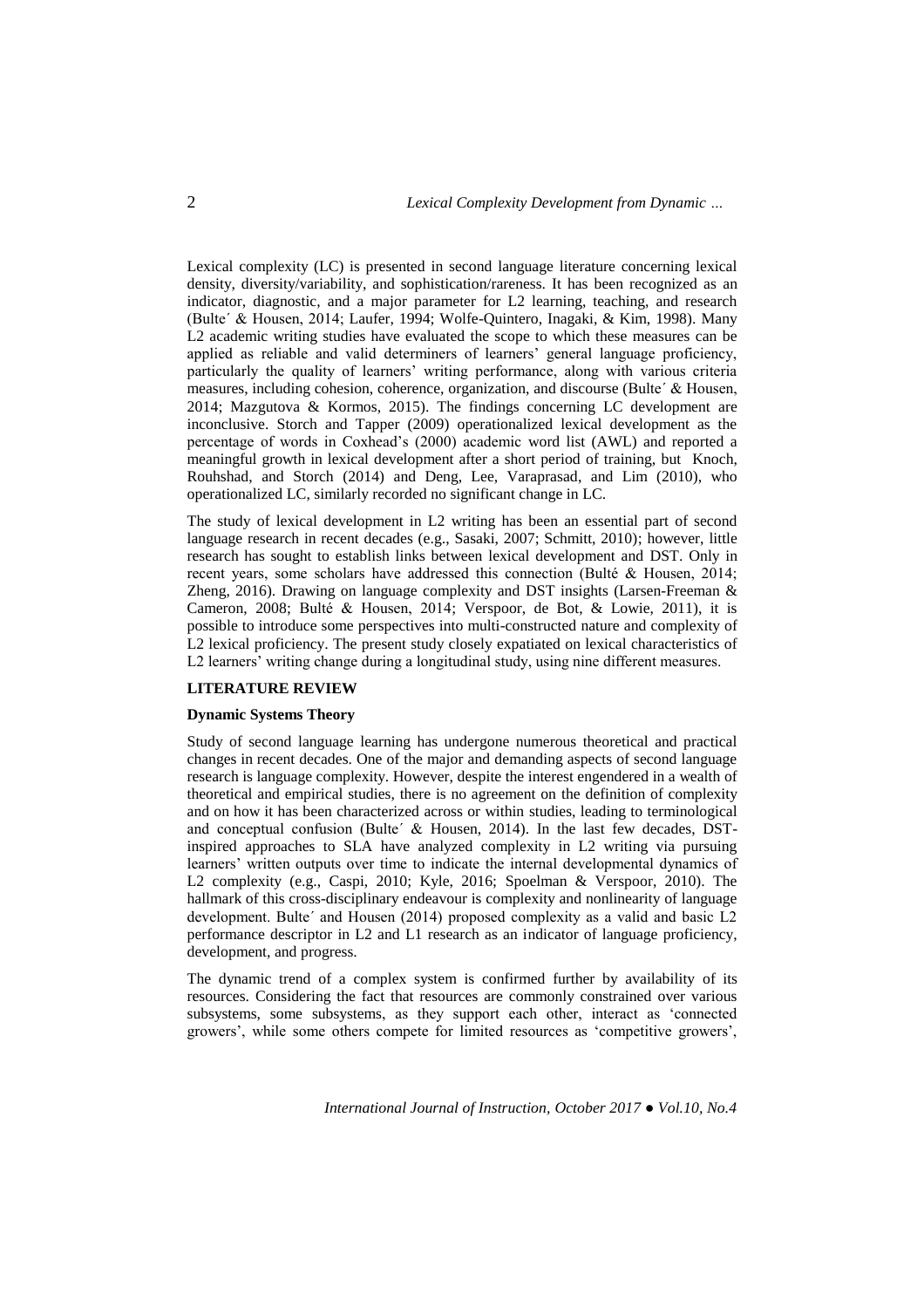connoting a trade-off relationship between the advanced grower and less advanced grower (van Geert, 1991). Based on DST, all systems are in constant change with chaotic variation, in which the systems only temporarily settle into "attractor states". Systems constantly interact with their environment and reorganize themselves as a result of internal changes (de Bot and Larsen-Freeman, 2011). According to Larsen-Freeman and Cameron (2008), an attractor is a region in a system's state space in which the system moves.

From DST perspective, language is a highly complex construct consisting of a set of interrelated variables/components, dimensions, and levels making it challenging to be independently evaluated. This means that language development is influenced by internal resources and external factors; consequently, changes in one system will have an impact over all other systems. Bulte´ and Housen (2012) proposed multidimensionality in L2 writing; they presented a taxonomic model of various components of language complexity as interpreted in L2 research, concluding that all different components of complexity may be evaluated across different language domains including the lexicon, syntax, and morphology (Bulte´ and Housen, 2014). They further pointed out that most L2 studies usually calculate only one or two complexity measures. Consequently, the multidimensional construct of complexity is reduced to one of its many possible operationalizations. Hence, complexity measurement acts are poor in content validity in extant L2 research. DST theory discusses that, since language is a complex dynamic system, the implementation of traditional methods to measure language development may not provide reliable or valid results. In order to predict how language development takes place, large amount of information is needed.

Following previous studies (Bulté & Housen, 2014; Lu, 2012; Read, 2000; Storch & Tapper, 2009; Zheng, 2016), LC is indicated as a multidimensional characteristic of language use including three interrelated components: lexical density, diversity, and sophistication. These measures are traditionally subsumed under a comprehensive construct of lexical richness. Bulté and Housen's (2012) classified them as lexical diversity, while Jarvis (2013) suggested as consisting of volume, rarity, evenness, variability, dispersion, and disparity.

According to Johansson (2008), lexical density presents the proportion of lexical items in a text while lexical diversity measures different words used in a text. Lexical diversity or lexical variation is defined as the number of different words in a speech or writing sample with a determined length (Malvern, Chipere, Richards, and Duran, 2004). Lexical sophistication, also labelled as lexical rareness, is relatively advanced or rare proportion of words in learners' writing (Read, 2000).

Previous studies have confirmed that LC has a multifaceted competence (Bulté & Housen, 2012, 2014; Schmitt, 2010; Zheng, 2016), and a good number of automated measures with varying reliabilities and validities have been developed to gauge LC indices (McNamara & Graesser, 2012; Lu, 2012; Cobb, 2000, to name but a few). To the best of our knowledge, most studies in this realm of inquiry have employed a single measure to account for LC, and their findings are based on one analysis instrument, both on data collection instrument and data analysis software. While building upon the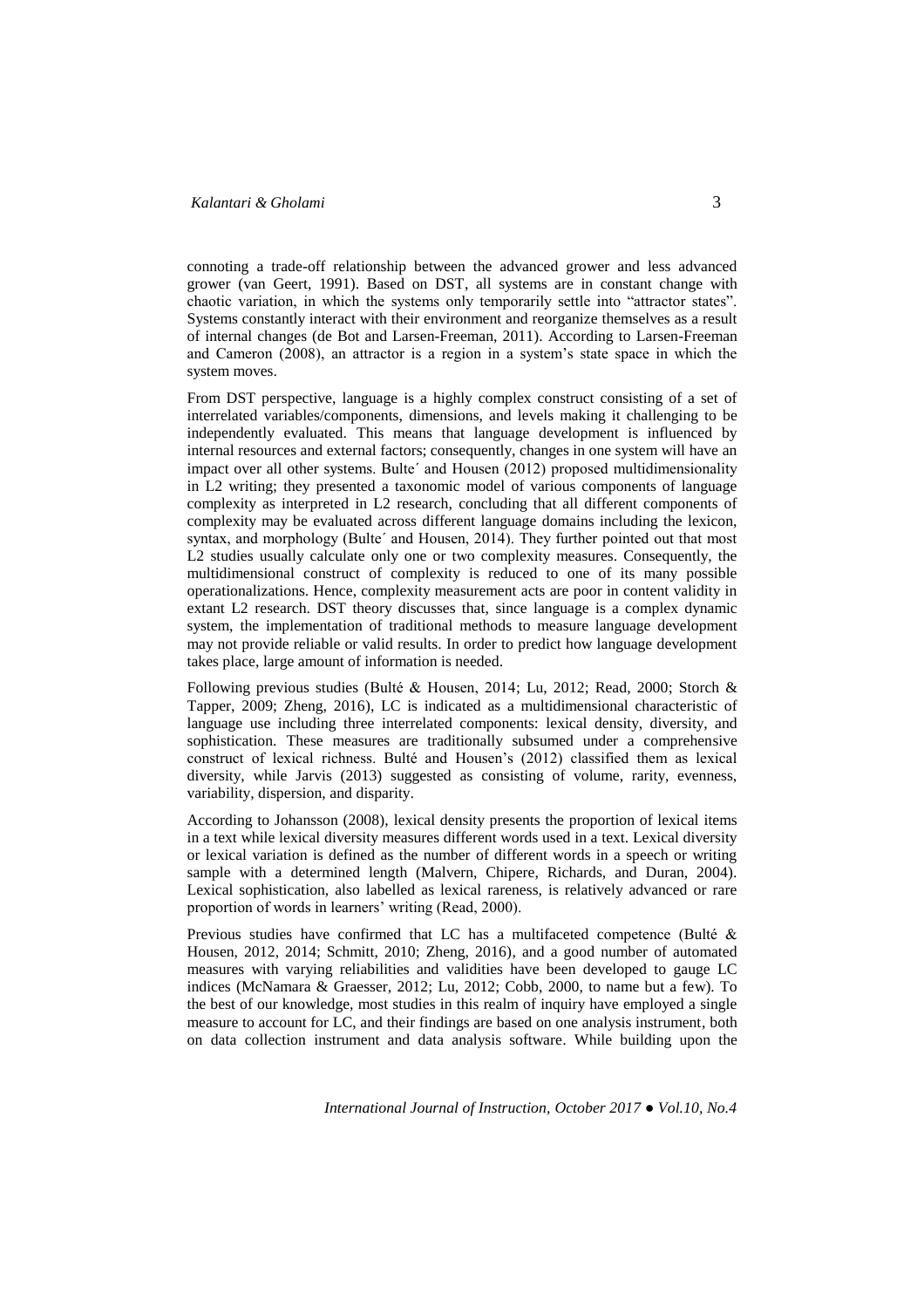research tradition in these studies, investigating LC development of the same learners through multiple lenses for measuring this construct and the triangulation of their findings would probably yield more robust and accountable results. Moreover, it could put all these LC measurement instruments into test on what they measure and how they possibly differ from one another. Hence, in this study, multiple lexical measures were applied using the most up-to-date programs to address the multi-dimensional nature of lexical knowledge and included a select number of these indices in order to account for LC in the same learners' writing samples.

Another major incentive for this study was that, to the best of our knowledge, no study has been conducted on writing complexity development of Iranian EFL learners at a university level. A lot of Iranian post-graduate students attend TOEFL or IELTS preparation courses, one major module of which is concerned with their writing development. The participants in these courses are highly motivated and try their best to meet these two high stake proficiency exams' requirements. Given their immense investments in these courses from multiple perspectives, no systematic longitudinal investigation of their lexical development was found. Similarly, to our best knowledge, to what extent such courses could transform their lexical development has not been addressed so far. Therefore, the present inquiry set to investigate (a) how EFL learners develop their second language essay writing ability lexically over time, (b) whether there are any significant relationships between the sub-components (density, diversity, and sophistication) of LC.

## **METHOD**

### **Design**

The study employed longitudinal and descriptive-exploratory case study approach whereby the data were collected through the administration of a set of open-ended essay prompts. This design was felt most appropriate for this study because to explore language development assuming DST and changes over time, ELT researchers generally employ longitudinal design and case studies (e.g., de Bot, Lowie, Thorne & Verspoor, 2013; Caspi, 2010; Ortega & Byrnes, 2008; Salsbury, 2000; Verspoor, et al., 2011).

## **Participants**

The participants of this study were five female learners of English who had a long experience of language learning in high school, private language schools, and university participate in the study. The sampling technique of this case study was purposeful (as was the case in Caspi, 2010; Salsbury, 2000; Verspoor, et al., 2011). The participants were intermediate-advanced English learners according to their TOEFL iBT total scores and its writing module. Their age range was between 24 and 37 (Table 1). They all had Azeri L1 background, studying non-English subjects at university. They were all postgraduate students, and their language proficiency level out of 120 in TOEFL iBT scale ranged between 70 and 90 (Mean score=79). Moreover, their scores in the writing module of the TOEFL iBT with one independent and one integrated writing task were found to vary from 17-22 out of 30 in TOEFL iBT scale.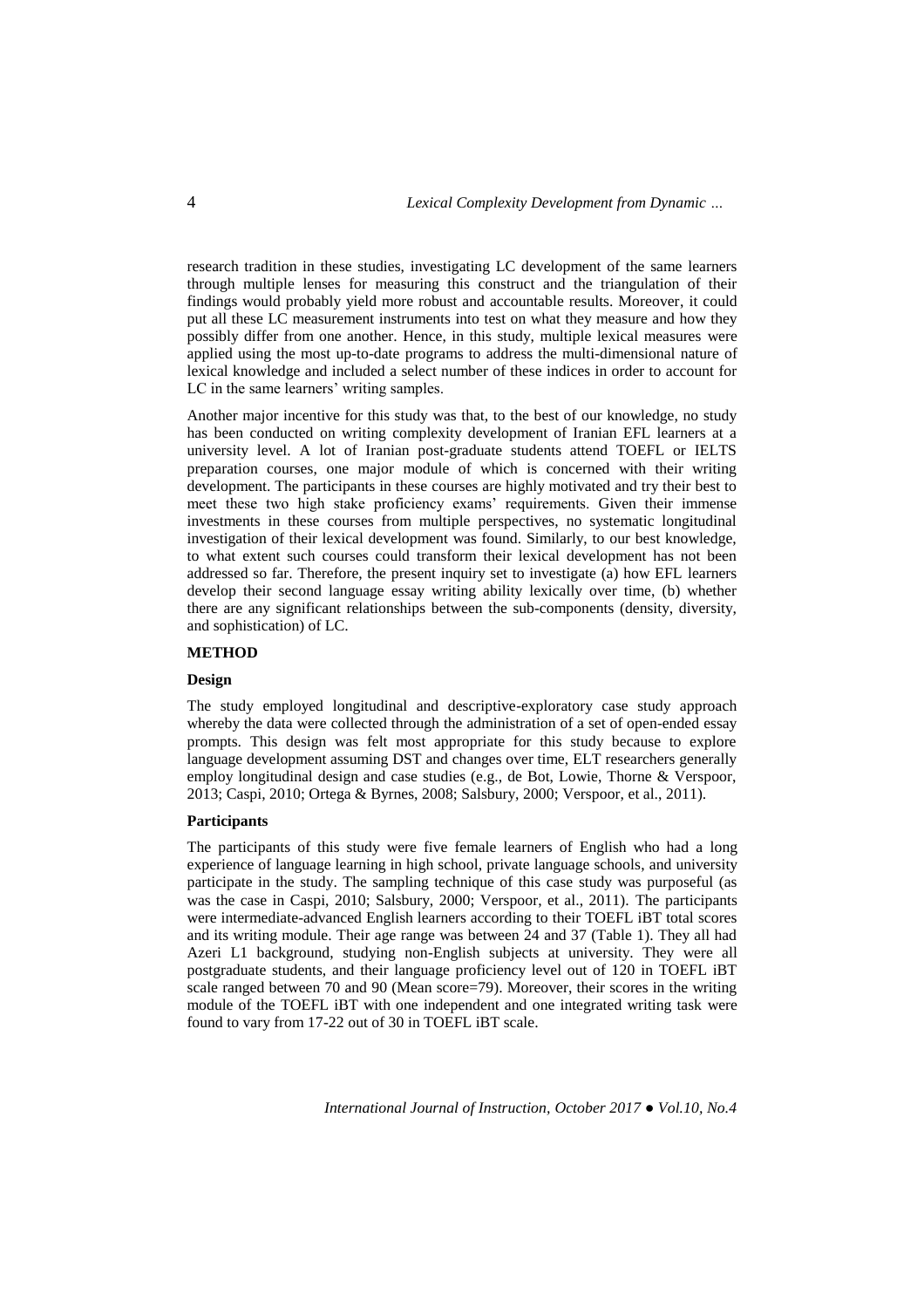They had studied English in the public education system and university for 10-12 years with limited hours of formal instruction. Meanwhile, these participants had attended private language schools for 3-12 years. In Iranian context, students study English at schools for two to four hours every week with locally developed textbooks which emphasize mostly grammar and reading comprehension with little attention to the development of writing and speaking skills. At the university, college students undertake general English and ESP courses with a heavy load of reading materials. Due to low efficiency of these formal language learning courses held in crowded classes with few resources, a considerable number of primary, secondary, and even tertiary students attend private language schools to improve their language proficiency communicatively and systematically (for review, see Naghdipour, 2016).

Table 1 Participants' profile

|        |     |           |                          | Years of L2 learning<br>experience | <b>TOEFL iBT</b> | <b>TOEFL iBT</b> |  |
|--------|-----|-----------|--------------------------|------------------------------------|------------------|------------------|--|
| Name   | Age | Major     | School and<br>university | Private<br>language<br>school      | total score      | writing score    |  |
| Shadi  | 27  | Economics | 10                       |                                    | 71               | 17               |  |
| Fatima | 24  | Medicine  | 10                       | 12                                 | 89               | 22               |  |
| Elham  | 37  | Dentistry | 10                       | 10                                 | 87               | 21               |  |
| Mahdis | 25  | Medicine  | 10                       |                                    | 75               | 18               |  |
| Yalda  | 27  | Economics | 10                       |                                    | 73               | 18               |  |

The instructor was a highly-qualified male English teacher, with over 20 years of experience of teaching English at private and public schools. He completed his MA in TEFL from a reputable university in Iran. Thanks to his academic credentials and rich experience, he was assigned to run TOEFL iBT preparatory courses in the research site.

## **Writing tasks and data collection procedures**

To explore the process of LC development, five intermediate to advanced learners of English who had enrolled in TOEFL iBT writing class were asked to take part in this study. The reason for selecting high proficiency learners of English was the fact that proficient learners have access to disparate resources, and self-organization can easily happen inside such a complex system (Verspoor et al., 2011). They attended the class twice a week in a period of six months and received instruction on both independent and integrated writing tasks in line with TOEFL iBT test.

The classroom instruction followed a step by step process-oriented and simulation-based L2 instruction through feeding, leading, showing, and throwing as main process options (McGrath, 1997). To begin with, the learners received instruction on key aspects of paragraph and essay writing such as topic sentence, thesis statement, paragraph unity, coherence, cohesion, logical progression of ideas, supporting one's ideas, and similar issues from the covered materials accompanied by teacher explanation, tips, and exemplification (feeding). Meanwhile, they were exposed to writing samples or templates with pre- or interactively-highlighted features of those model essays (showing). Later, they were engaged in some guided and staged writing practice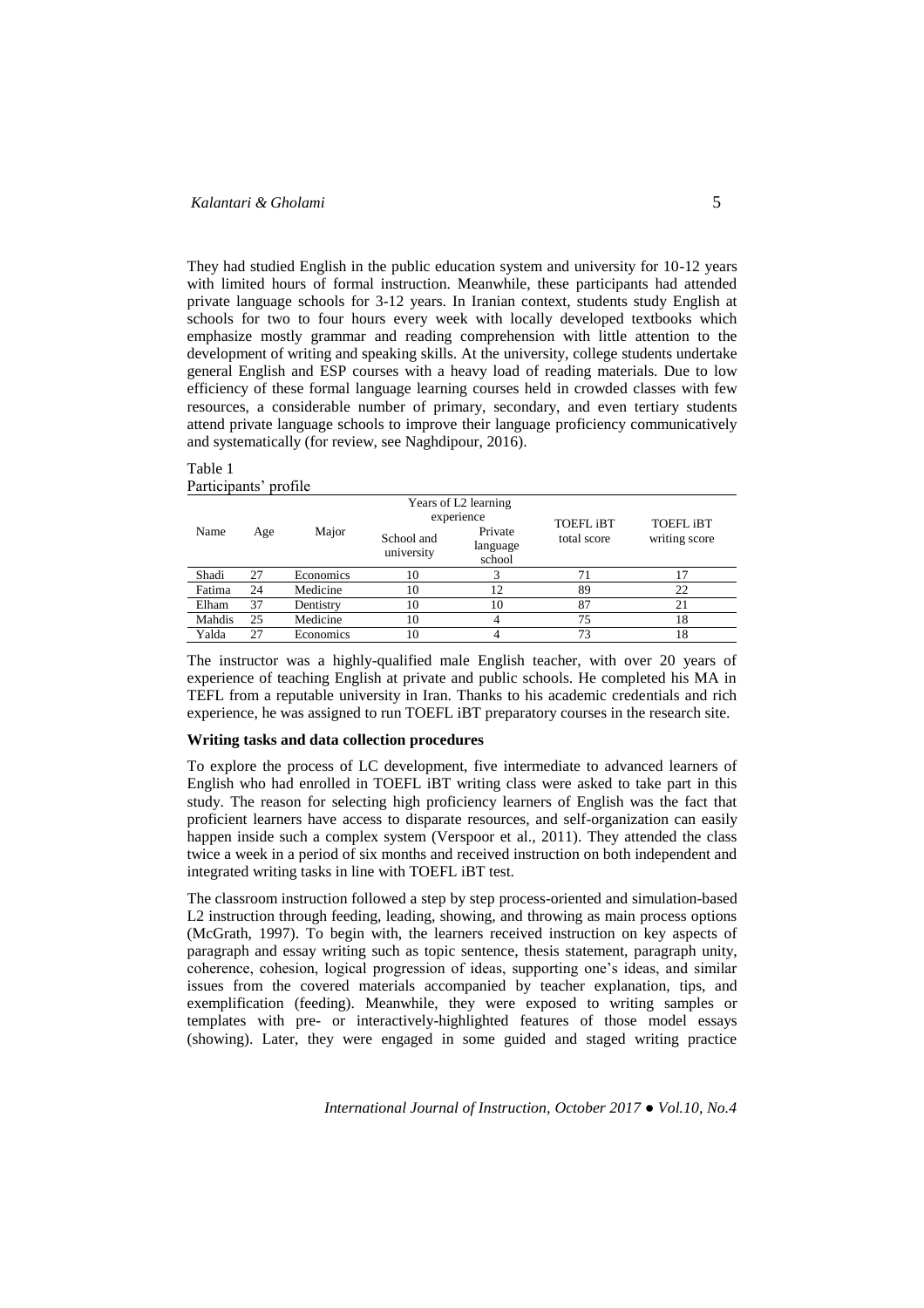activities where they received on-the-spot assistance and scaffolding from their teacher, peers, and available resources such as their dictionaries (leading). Finally, as an integral component of the course, the learners were asked to compose a typical five-paragraph essay including introduction, main/body, and conclusion paragraph in the class on their own (throwing). To simulate the real TOEFL iBT exam conditions as was the primary aim of these learners in this course, the learners were required to rely on their own background knowledge and linguistic resources to craft these essays in typed format. On the topic prompt sheets, space was left for the learners to take notes if they wished. Using Dictionary was not allowed throughout this independent writing practice.

Every learner completed ten essays in word format over the study period. All essays with roughly two-week intervals were taken as sample corpus of the study. The instructor provided holistic and analytic written corrective feedback at his discretion on diverse aspects of the finished essays.

The main corpora of the study consisted of 50 essays. The participants were instructed to draft their essays observing the time limit and word length in TOEFL iBT test format. As they were getting prepared to sit official TOEFL iBT test, such simulated practice made sense for the participants and was honoured based on our field observations, anecdotal evidence, and their completed essays. The word length of the compositions ranged between 300-500 words (see Table 2). Consequently, the corpus consisted of a total of 18751 running words. The essays were chronologically ordered and saved in text file format. Because the writing task was computerized, the learners had access to their writing to correct mechanical and spelling errors so that the errors were very few in the writing essays. At the end, the topic prompts were deleted, proper nouns such as the names of geographical places or people's names in the essays were removed, and the main texts were imported into the LC analysers. The output results were importable to Excel and SPSS for further statistical analyses.

| Name   | Τ1  | T <sub>2</sub> | T3  | T4  | T <sub>5</sub> | T <sub>6</sub> | T7  | T8  | T9  | T <sub>10</sub> | MWL per<br>essay | Total<br>essay<br>words |
|--------|-----|----------------|-----|-----|----------------|----------------|-----|-----|-----|-----------------|------------------|-------------------------|
| Shadi  | 273 | 254            | 333 | 324 | 169            | 316            | 325 | 300 | 303 | 274             | 287              | 2871                    |
| Fatima | 541 | 504            | 383 | 363 | 364            | 433            | 409 | 392 | 334 | 370             | 409              | 4093                    |
| Elham  | 288 | 345            | 224 | 380 | 496            | 308            | 233 | 272 | 255 | 237             | 303              | 3341                    |
| Mahdis | 361 | 370            | 276 | 253 | 375            | 267            | 382 | 345 | 638 | 359             | 362              | 3988                    |
| Yalda  | 336 | 534            | 375 | 352 | 382            | 409            | 531 | 387 | 311 | 436             | 405              | 4458                    |
| Mean   | 359 | 401            | 318 | 334 | 357            | 346            | 376 | 339 | 368 | 335             | 353              | 18751                   |

Table 2 Number and mean of words collected per participant

Note: T: Time MWL: Mean Word Length

# **Data collection instruments**

The learners were asked to answer 10 open-ended questions (essay topic prompts) and write 10 essays during six months with roughly two-week intervals. The genre of the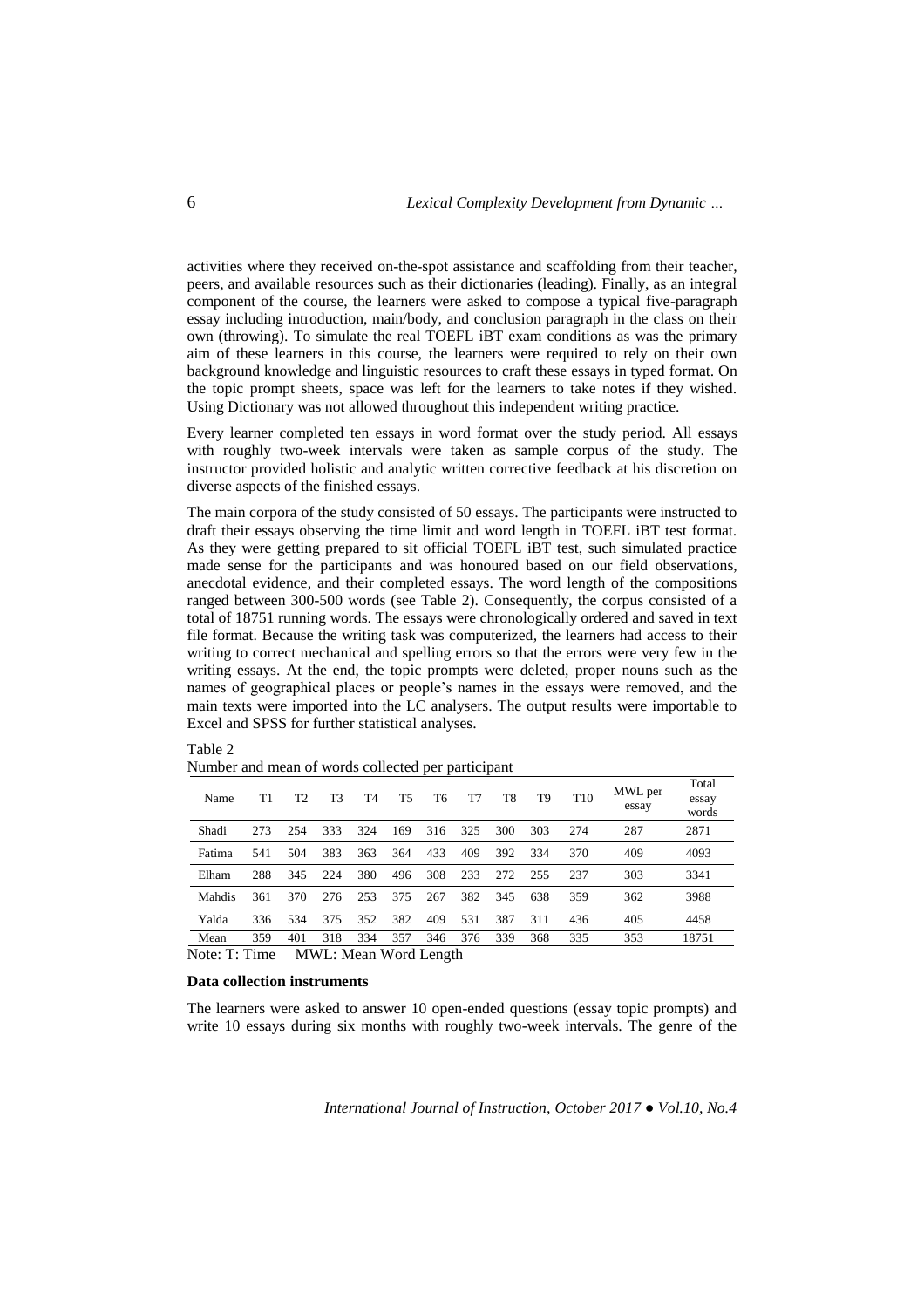writing tasks was in academic writing register, all written under fairly similar circumstances. The essay topic prompts were all taken from the practice test books on TOEFL iBT similar to essay writing practices they experienced in the class.

To evaluate the learners' LC in terms of lexical density, diversity, and sophistication, nine lexical indices were selected to explore them through the participants' academic writing. Overall, three Lexical Complexity Analyzer indices (Lu, 2010, 2012; Lu & Ai, 2011), three Coh-metrix indices (Graesser, et al., 2004; McNamara & Graesser, 2012), and four Vocabprofile indices (Cobb, 2000) were selected to account for LC. To put it differently, two indices were selected to define lexical density, three indices to define lexical diversity, and four indices to define lexical sophistication. Table 3 displays the nine indices representing LC.

Lexical density was measured through two analyzers: lexical complexity analyzer (LCA) (Lu, 2010, 2012; Lu & Ai, 2011) and Vocabprofile software (Cobb, 2000).

Four lexical measures served as the indices of lexical diversity, namely the measure of textual lexical diversity (MTLD), vocabulary diversity (Vocd-D), Uber Index (Uber), and squared verb variation (SVV).

Three indices of academic word list (AWL) and Beyond-2000 scores (B-2000) and log frequency (LogF) of content words were used to gauge lexical sophistication. All instruments were valid and reliable software. For instance, Coh-Metrix can reach a reliability of 0.92 in texts with a particular genre) McNamara & Graesser, 2008). Vocabprofile is also a reliable measure of lexical complexity with reliability of more than 0.75 for its different indices (Abbasian & Shiri Parizad, 2011). Lexical Complexity Analyzer also correlates strongly with the raters' judgments of the quality of ESL learners' oral narratives from moderate to high  $(r=0.53$  to 0.76) for lexical density, diversity, and sophistication (Lu, 2012).

|  | able |  |
|--|------|--|
|--|------|--|

| Software specifications to measure lexical complexity |  |  |
|-------------------------------------------------------|--|--|
|                                                       |  |  |

| Lexical<br>Complexity | <b>Indices</b>                                       | <b>Definition</b>                                                                                  | <b>Softwares</b>                  |
|-----------------------|------------------------------------------------------|----------------------------------------------------------------------------------------------------|-----------------------------------|
| Density               | Lexical<br>Density<br>(LD-LCA)                       | Content word ratio                                                                                 | Lexical<br>Complexity<br>Analyzer |
|                       | Lexical<br>Density<br>$(LD-VP)$                      | Content word ratio                                                                                 | Vocabprofile<br>software          |
|                       | Uber Index (Uber)                                    | The proportion of the squared number of<br>log to the whole number of log in the text.             | Lexical<br>Complexity<br>Analyzer |
| Diversity             | Squared<br>Verb<br>Variation (SVV)                   | The proportion of the squared number of<br>verb types to the whole number of verbs in<br>the text. | Lexical<br>Complexity<br>Analyzer |
|                       | Measure of Textual<br>Lexical<br>Diversity<br>(MTLD) | The average length of sequential word<br>strings in a text which maintain a given<br>TTR value.    | Coh-Metrix 3                      |
|                       | Vocabulary<br>Diversity (Vocd-D)                     | A mathematical transformation<br>of the<br>standard type-token ratio (TTR)<br>which                | Coh-Metrix 3                      |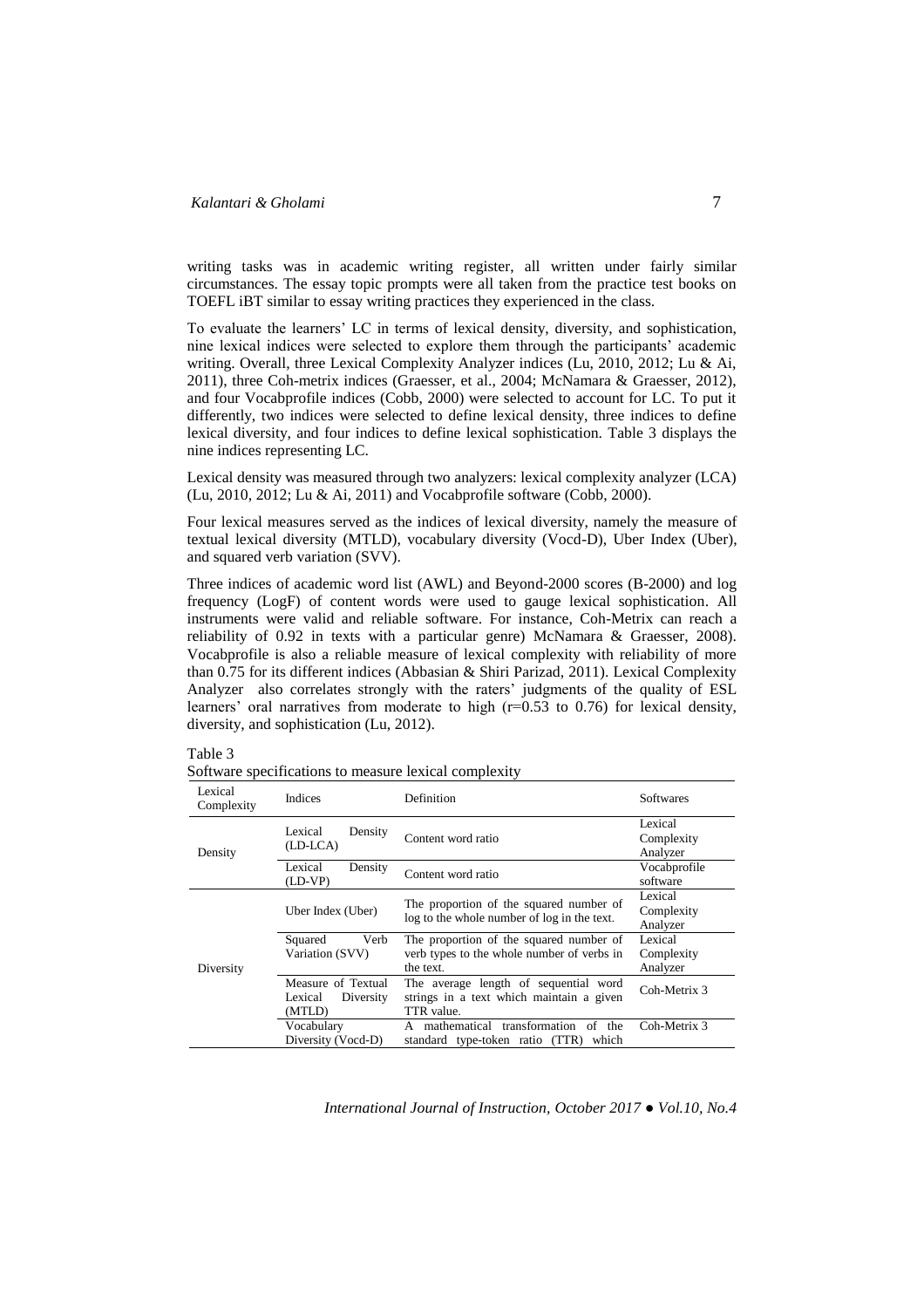|                |                                  | reduces the intervening impacts of text<br>length and indicates the degree of words'<br>repetition in a text. |                          |
|----------------|----------------------------------|---------------------------------------------------------------------------------------------------------------|--------------------------|
|                | Academic<br>Word<br>Length (AWL) | A list of 570 frequent words in an<br>academic context.                                                       | Vocabprofile<br>software |
| Sophistication | Beyond-2000(B-<br><b>2000</b> )  | The Beyond-2000 values calculated by<br>subtracting K1 and K2 ratios from 100%.                               | Vocabprofile<br>software |
|                | Content Word Log                 | The average of the log frequency of content                                                                   | Coh-Metrix 3             |
|                | Frequency (LogF)                 | words in the text                                                                                             |                          |

## **Data analysis**

After analysing the texts via lexical analysers, the researchers subjected the results to descriptive statistics. In order to determine whether lexical development occurred over time with regard to the lexical indices of interest, repeated measure analysis of variance (RM ANOVA) statistics was performed. Meanwhile, to find the relationships among lexical indices, Pearson product-moment correlation test was employed.

# **FINDINGS**

To measure learners' lexical development, (RM ANOVA) statistics were conducted using LC indices (LD-LCA, LD-VP, Uber, SVV, MTLD, Vocd-D, AWL, B-2000, LogF). Tables 4 to 6 provide descriptive statistics on lexical indices. Before conducting RM ANOVA, normality of the data was examined.

# Table 4

Table 5

Means and standard deviations of lexical density indices

| <b>IND/T</b> |      |      | ፐን   | T4   |        |      |      |       | TQ   | T10  |
|--------------|------|------|------|------|--------|------|------|-------|------|------|
| LD-LCA       |      | .49  | . پ  | .51  | .52    | .54  | .051 | ر ر., | .54  | ر ر. |
| <b>SD</b>    | .026 | .041 | .034 | .030 | .048   | .025 | .032 | .043  | .036 | .041 |
| LD-VP        | .50  | .48  | ٠. ت | .5 I | $\sim$ | .53  | .50  | .53   | ככ.  | ے ب  |
| <b>SD</b>    | .021 | .041 | .052 | .032 | .052   | .033 | .034 | .034  | .034 | .052 |

The descriptive statistics of lexical density indices in Table 4 reveals that lexical density means measured by Lexical Complexity Analyzer (LD-LCA) changed slightly from .51 to .53. Similarly, it changed from .50 to .52 measured by Vocabprofile software (LD-VP). However, it fluctuated between .49 and .54 by LD-LCA analyzer and between .48 and .55 by LD-VP analyzer within time intervals.

|             | Means and standard deviations of lexical diversity indices |                |                |                |                |                |                |                |      |                 |  |
|-------------|------------------------------------------------------------|----------------|----------------|----------------|----------------|----------------|----------------|----------------|------|-----------------|--|
| IND/T       |                                                            | T <sub>2</sub> | T <sub>3</sub> | T <sub>4</sub> | T <sub>5</sub> | T <sub>6</sub> | T <sub>7</sub> | T <sub>8</sub> | T9   | T <sub>10</sub> |  |
| <b>UBER</b> | 19.5                                                       | 20.3           | 20.0           | 20.5           | 19.9           | 20.9           | 20.2           | 20.6           | 20.6 | 20.0            |  |
| <b>SD</b>   | 2.19                                                       | 2.34           | 1.02           | 1.99           | 2.85           | 2.83           | 1.91           | 2.26           | 3.64 | 2.07            |  |
| <b>SVV</b>  | 21.9                                                       | 23.5           | 24.5           | 26.1           | 24.9           | 23.5           | 24.5           | 23.7           | 22.5 | 24.6            |  |
| <b>SD</b>   | 6.62                                                       | 7.18           | 6.19           | 1.77           | 10.1           | 4.28           | 5.50           | 2.39           | 9.96 | 6.78            |  |
| <b>MTLD</b> | 77.4                                                       | 96.2           | 69.            | 83.7           | 88.1           | 98.7           | 95.2           | 93.6           | 97.7 | 91.7            |  |
| <b>SD</b>   | 21.1                                                       | 17.7           | 10.            | 16.7           | 25.6           | 26.6           | 10.9           | 12.2           | 19.3 | 22.2            |  |
| Vocd-D      | 79.8                                                       | 99.0           | 85.            | 86.8           | 89.8           | 93.4           | 91.5           | 92.2           | 92.2 | 92.8            |  |
| <b>SD</b>   | 13.8                                                       | 18.5           | 4.21           | 15.9           | 21.1           | 22.6           | 9.56           | 15.0           | 22.9 | 6.80            |  |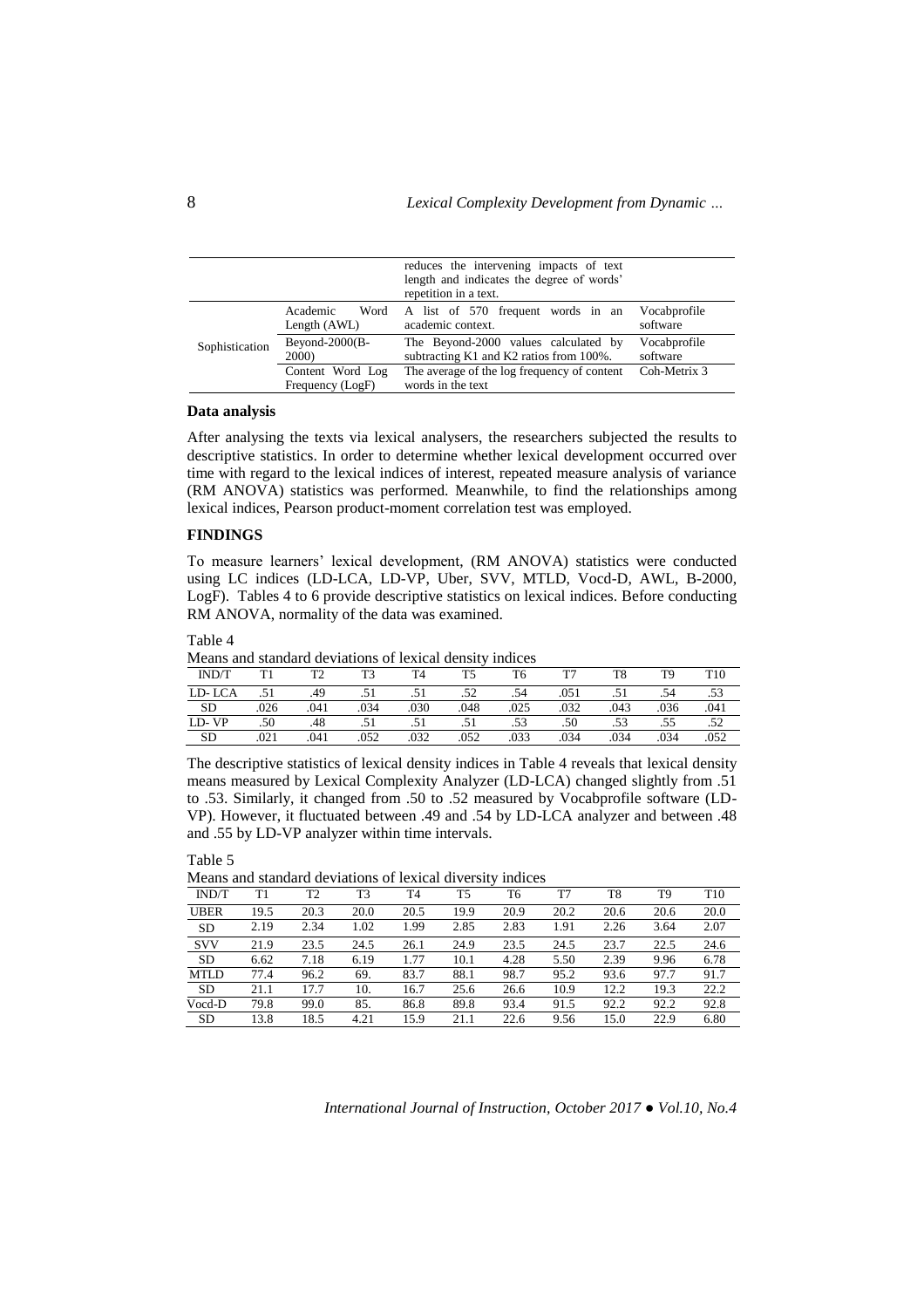Table 5 provides descriptive statistics on lexical diversity indices measured by lexical diversity instruments, namely the measure of textual lexical diversity (MTLD), vocabulary diversity (Vocd-D), Uber Index (Uber), and squared verb variation (SVV). As seen in Table 5, Uber index went up from 19.5 to 20, SVV rose from 21.9 to 24.6, MTLD witnessed an increase from 77.4 to 91.7, and finally Vocd-D increased from 79.8 to 92.8 over six months.

Table 6

Means and standard deviations of lexical sophistication indices

| IND/T         |      | T <sub>2</sub> | T <sub>3</sub>  | T4   | T5   | T6   |      | T8   | T9   | T <sub>10</sub> |
|---------------|------|----------------|-----------------|------|------|------|------|------|------|-----------------|
| AWL           | 4.58 | 3.68           | 3.54            | 3.18 | 5.14 | 7.51 | 7.57 | 6.32 | 8.27 | 8.15            |
| <b>SD</b>     | 1.85 | 1.89           | $\overline{22}$ | 1.18 | 1.54 | 3.47 | 2.21 | 3.39 | 1.41 | 3.05            |
| <b>B-2000</b> | 6.85 | 7.85           | 8.61            | 9.08 | 10.6 | 9.58 | 13.4 | 12.8 | 9.83 | 17.8            |
| <b>SD</b>     | 2.29 | 3.22           | 2.00            | 1.67 | 2.98 | 1.87 | 4.22 | 3.66 | 4.99 | 3.30            |
| LogF          | 2.93 | 2.91           | 2.85            | 2.85 | 2.97 | 2.90 | 2.93 | 2.92 | 2.98 | 3.05            |
| <b>SD</b>     | .21  | .40            | .34             | .32  | .14  | .29  | .27  | .36  | .05  | .08             |

Finally, Table 6 presents the descriptive statistics on lexical sophistication measures. As the table shows, Academic Word Length (AWL) changed from 4.58 to 8.15; Beyond-2000 (B-2000) increased from 6.85 to 17.8, and Content Word Log Frequency (LogF) saw an improvement from 2.93 to 3.0 over this period.

The next issue was to consider Sphericity Mauchly's Test of Sphericity. As nothing is known about Sphericity at all, the hypothesis that the assumption of Sphericity has not been violated is accepted, hence, the Greenhouse-Geisser correction was used. Table 5 summarizes the results of effects of RM ANOVA, using Greenhouse-Geisser measure. The results yielded a positive significant difference between time and mean values of only AWL and B-2000 (indicators of lexical sophistication): (AWL, P< .001, η2p=.389; B-2000, P<.001, η2p=.347). No significant difference was observed between time and means of the remaining seven indices (LD-LCA, LD-VP, Uber, SVV, MTLD, Vocd-D, and LogF).

Table 7

Repeated measure ANOVA results for lexical indices at time intervals

| $\overline{\phantom{a}}$ |                         |             |       |      |                     |
|--------------------------|-------------------------|-------------|-------|------|---------------------|
| Indices                  | Type III Sum of Squares | Mean Square | F     | Sig. | Partial Eta Squared |
| LD-LCA                   | .010                    | .005        | 1.399 | .300 | .235                |
| LD-VP                    | .016                    | .006        | 1.748 | .215 | .309                |
| <b>UBER</b>              | 7.911                   | 2.886       | .196  | .882 | .305                |
| <b>SVV</b>               | 68.693                  | 24.641      | .170  | .904 | .310                |
| <b>MTLD</b>              | 4226.406                | 1575.650    | 1.772 | .214 | .298                |
| Vocd-D                   | 1220.529                | 433.464     | .556  | .645 | .313                |
| AWL                      | 181.867                 | 51.941      | 3.979 | .026 | .389                |
| <b>B-2000</b>            | 471.535                 | 150.847     | 4.971 | .016 | .347                |
| LogF                     | .169                    | .113        | .490  | .584 | .167                |

As the results of repeated measures analysis indicate, a significant difference was only detected in lexical sophistication development. There were significant developmental differences between time spent in writing English and AWL and B-2000. Nevertheless, lexical density and diversity tended to flatten during a six-month writing instruction course.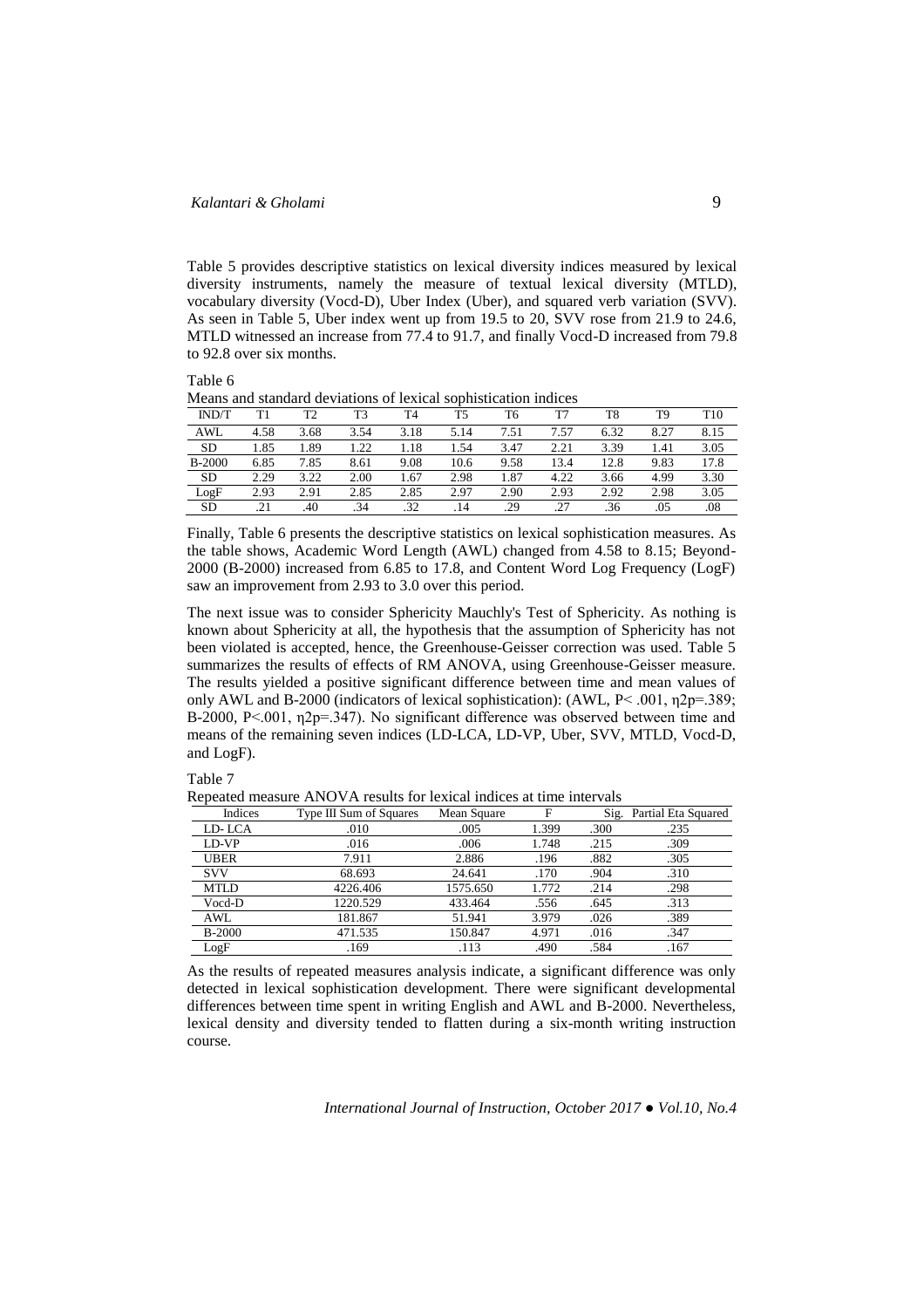To understand the relationships among LC, the indices were correlated separately using Pearson correlation.

|                  | Means and standard deviations for lexical complexity indices |        |
|------------------|--------------------------------------------------------------|--------|
| Lexical Indices  | Std. Deviation                                               | Mean   |
| LD-LCA           | .5202                                                        | .025   |
| $LD-VP$          | .5126                                                        | .020   |
| <b>UBER</b>      | 22.34                                                        | 1.623  |
| SVV <sub>5</sub> | 24.00                                                        | 1.829  |
| <b>MTLD</b>      | 89.19                                                        | 11.247 |
| VOCD-D           | 90.35                                                        | 6.792  |
| AWL              | 6.17                                                         | .713   |
| <b>B-2000</b>    | 12.07                                                        | 2.89   |
| LogF             | 2.93                                                         | .199   |

| Means and standard deviations for lexical complexity indices |  |  |  |  |
|--------------------------------------------------------------|--|--|--|--|
|--------------------------------------------------------------|--|--|--|--|

Table 8 illustrates descriptive analysis of the relationships among nine lexical complexity indices including means and standard deviations.

| Table 9                                       |  |
|-----------------------------------------------|--|
| Correlations among lexical complexity indices |  |

|               | LD-LCA  | LD-VP   | Uber    | <b>SVV</b> | <b>MTLD</b> | Vocd-D  | AWL     | <b>B-2000</b> | LogF    |
|---------------|---------|---------|---------|------------|-------------|---------|---------|---------------|---------|
| LD-LCA        |         | .897*   | .412    | $-.349$    | .680        | .340    | $.914*$ | $-.352$       | $-.728$ |
|               |         | .039    | .491    | .565       | .207        | .576    | .030    | .561          | .073    |
| LD-VP         | .897*   | 1       | .058    | $-.491$    | .468        | .158    | .797    | $-386$        | $-789$  |
|               | .039    |         | .926    | .401       | .427        | .800    | .089    | .521          | .113    |
| Uber          | .412    | .058    | 1       | .446       | .667        | $.888*$ | .149    | .226          | $-314$  |
|               | .491    | .926    |         | .452       | .219        | .044    | .811    | .715          | .607    |
| <b>SVV</b>    | $-.349$ | $-.491$ | .446    | 1          | .249        | $-.192$ | $-.273$ | $-.109$       | .588    |
|               | .565    | .401    | .452    |            | .686        | .758    | .657    | .861          | .297    |
| <b>MTLD</b>   | .680    | .468    | .667    | .249       | 1           | .663    | .451    | .097          | $-.502$ |
|               | .207    | .427    | .219    | .686       |             | .223    | .446    | .877          | .388    |
| Vocd-D        | .340    | .158    | $.888*$ | $-.192$    | .663        |         | $-.069$ | .740          | $-.421$ |
|               | .576    | .800    | .044    | .758       | .223        |         | .912    | .152          | .481    |
| <b>AWL</b>    | $.914*$ | .797    | .149    | $-.273$    | .451        | $-.069$ | 1       | $-.688$       | $-.787$ |
|               | .030    | .089    | .811    | .657       | .446        | .912    |         | .199          | .114    |
| <b>B-2000</b> | $-.352$ | $-386$  | .226    | $-.109$    | .097        | .740    | $-.688$ | 1             | .200    |
|               | .561    | .521    | .715    | .861       | .877        | .152    | .199    |               | .747    |
| LogF          | $-.728$ | $-789$  | $-314$  | .588       | $-.502$     | $-421$  | $-.787$ | .200          | 1       |
| a ser         | .073    | .113    | .607    | .297       | .388        | .481    | .114    | .747          |         |

\*. Correlation is significant at 0.05 (2-tailed).

Table 9 shows the analysis of the relationships among nine lexical indices and Pearson correlations. As these figures show, there are correlations among only a few lexical indices, although the correlation coefficients among them are remarkably high (r=.89, .91, .88). Among these, LD-LCA and LD-VP as two indicators of lexical density were significantly correlated (r=.897). Moreover, LD-LCA was highly correlated with AWL (r=.91). Uber was strongly correlated with Vocd-D (r=.88). There were no significant correlations among other LC indices.

*International Journal of Instruction, October 2017 ● Vol.10, No.4*

Table 8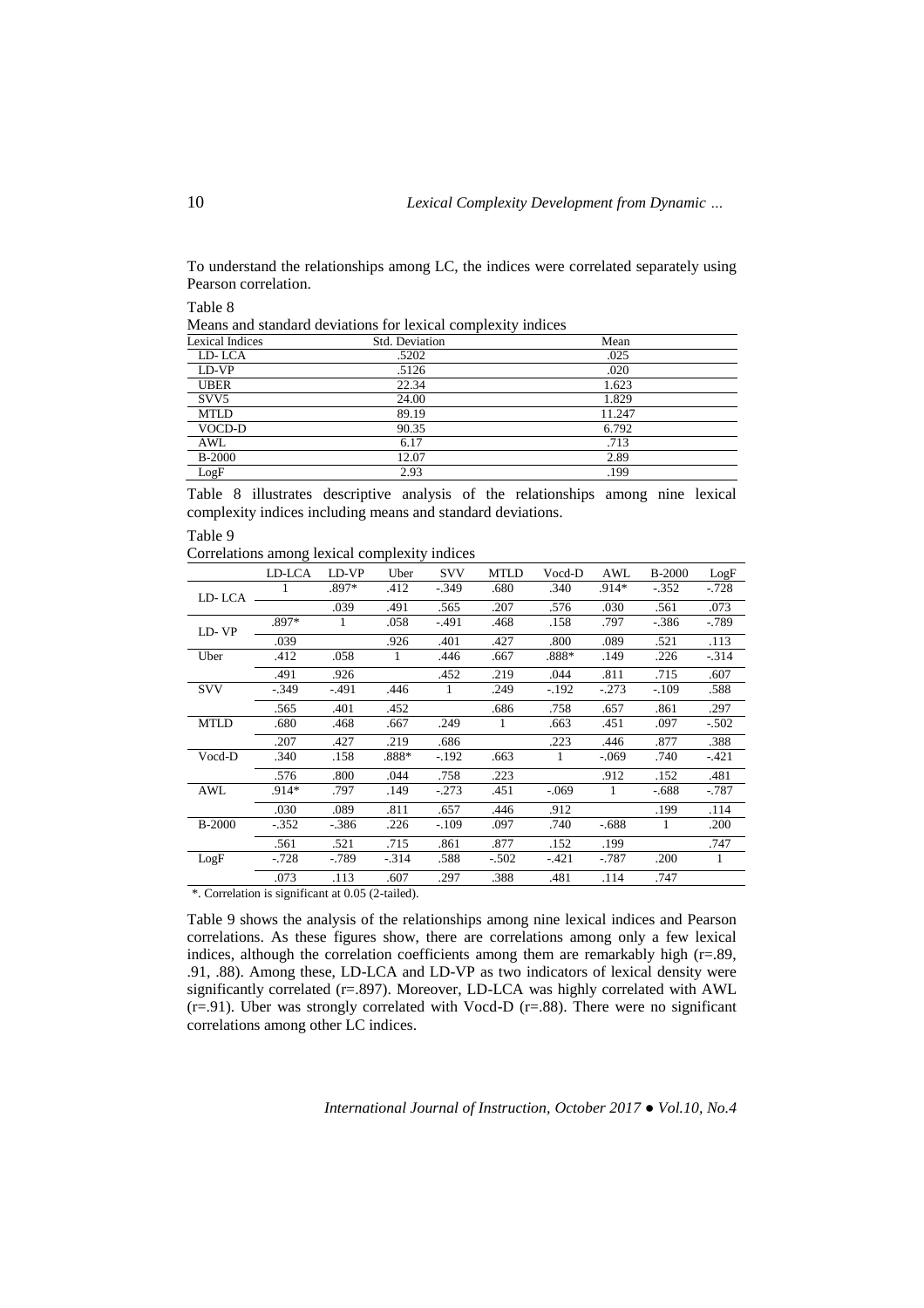# **DISCUSSION**

This study primarily explored Iranian EFL learners' LC development from DST perspective and then investigated possible correlations among lexical indices. An improvement was only found in two indices of lexical sophistication. However, such an improvement was not observed in other indices which plateaued out over time. Meanwhile, correlation analyses of lexical indices revealed positive relationships between two indicators of lexical density, namely LD-LCA and LD-VP, indicating that the employed lexical density analysers were highly reliable and valid (Table 4). LD-LCA enjoyed a positive correlation with AWL as an indicator of lexical sophistication and Vocd-D indicated positive correlations with Uber.

Lexical sophistication development and LC indices relationships manifested in the current analysis by a significant increase corroborate the findings of Zheng (2016) who demonstrated divergent developmental patterns in different aspects of LC. However, unlike Zheng's finding which revealed increases in lexical sophistication and diversity, progress was found only in the case of lexical sophistication. The increased lexical sophistication mirrors the findings of previous studies (Jarvis, 2002; Malvern, et al., 2004; Storch & Tapper, 2009; Zheng, 2016), excluding the fact that they also found a growth in lexical diversity. The present findings are also consistent with those of Linnarud (1986) who noted significant differences in lexical sophistication regarding writings by native English speakers and Swedish learners of English and also Laufer (1994) who found significant differences in lexical sophistication between pre-and postwritings performed by two university classes' students. However, this change is inconsistent with Bulte´and Housen (2014), Knoch et al. (2015), and Storch and Tapper (2009). For instance, in Bulte´ and Housen's (2014) study, only one out of the three LC measures, namely lexical sophistication, underwent an increase from Time 1 to Time 3, but that increase was not meaningful, and the scores decreased slightly and nonsignificantly over time with respect to lexical density and lexical richness. Riazi (2016) revealed significant differences in MTLD and LogF related to lexical sophistication according to the task type and task similarity. Polat and Kim (2014) reported that the development occurred only in the lexical diversity of the participants.

One possible explanation for these contradictory results and many others in the literature is that unlike supportive and parallel development of syntactic complexity among high proficiency learners (authors, n.d.), LC development, at least for non-native users, is less likely to develop in parallel in terms of diversity, density, or sophistication over a period of six months as was the case in the current study. It appears that those lexical indices are separate entities with their own distinct developmental paths as the findings in this study demonstrate, supporting the idea that they are different aspects of L2 proficiency repertoire.

The following interpretations could be made to account for non-parallel development of different aspects of LC as was the case in this study. One plausible explanation is that the learners in the study attended these courses with the hope of boosting their scores in TOEFL iBT course. This incentive and the backwash effect of the exam could have influenced the course of their lexical development. We are of the conviction that among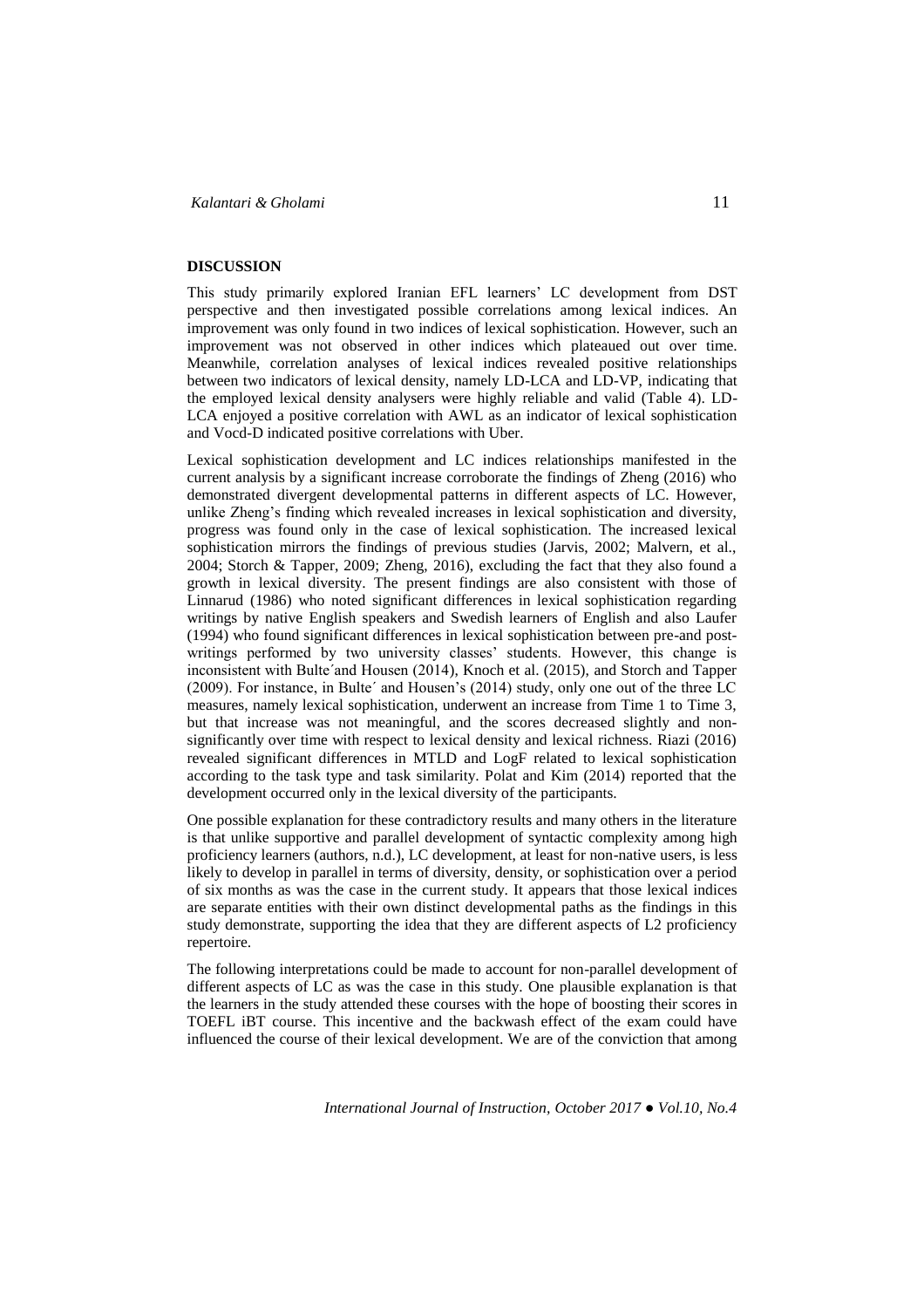various indices of vocabulary, lexical sophistication is surgically one which presumably lends itself to be upgraded more easily than the others in a short period of time, and thus has received more attention. It is probable that these students sought to learn a limited set of sophisticated words, as they are found in GRE word lists. These learners might have tried to squeeze such words within their essays, thereby boosting their lexical sophistication.

In addition, the exam-oriented context of the course may partially explain the findings. Unlike other general English courses in which all aspects of writing complexity are emphasized both in instruction and course materials, in high stake exam preparation courses, at least in Iranian context as far as we know, most learners' attention is drawn to the development of a good orientation to the exam itself, its layout, task type, and simulated practice. As the exam itself is on the spotlight in these courses, there are very few opportunities for the course participants to enrich their competencies in all indices of vocabulary including density and diversity in tandem with sophistication.

Another factor that could contribute to the obtained results of this study is related to the type of feedback the learners have received from their teachers. As we reviewed the written corrective feedback these learners received from their course instructor, we noticed that the bulk of the feedback was concerned with highlighting their syntactic errors, whereas the number of lexically oriented feedback instances was very low. Our own written corrective feedback practice also corroborates this observation. Although we did not quantify the proportions of syntactic and lexical development feedback types and are not in a position to offer conclusive results on this issue, we think that this discriminatory focus between syntax and lexicon may play a role in why lexical development tended to flatten over the course of this writing program in most of its indices.

Another plausible justification for asynchronous LC developmental patterns refers to the co-adaptive interactions between dynamic systems' sub-systems which possibly bring about a pattern of equilibrium; the occurrence of lexical plateau shows the arrival of the attractor state, which is in line with Zheng (2016) and de Bot and Larsen-Freeman (2011) who the view that processing system is limited by constrained recourses, making it difficult for learners to attend simultaneously to disparate aspects of complexity. If the results are considered from this perspective, the lexical plateau may reflect an attractor state due to co-adaptation, rather than a compulsory failure or a final phase in the process of development. In this study, lexical sophistication developed, while lexical density and diversity stabilized.

# **CONCLUSION**

EFL learners' LC was assessed through nine indices, and correlations among its subcomponents were drawn. Lexical density was measured through two analysers: lexical complexity analyser and Vocabprofile. Lexical diversity was quantified by the Uber's index, squared verb variation, measures of textual lexical diversity, and Vocd-D, and lexical sophistication was estimated by the academic word list, Beyond-2000 scores, and Log frequency of content words. The results indicated development only in lexical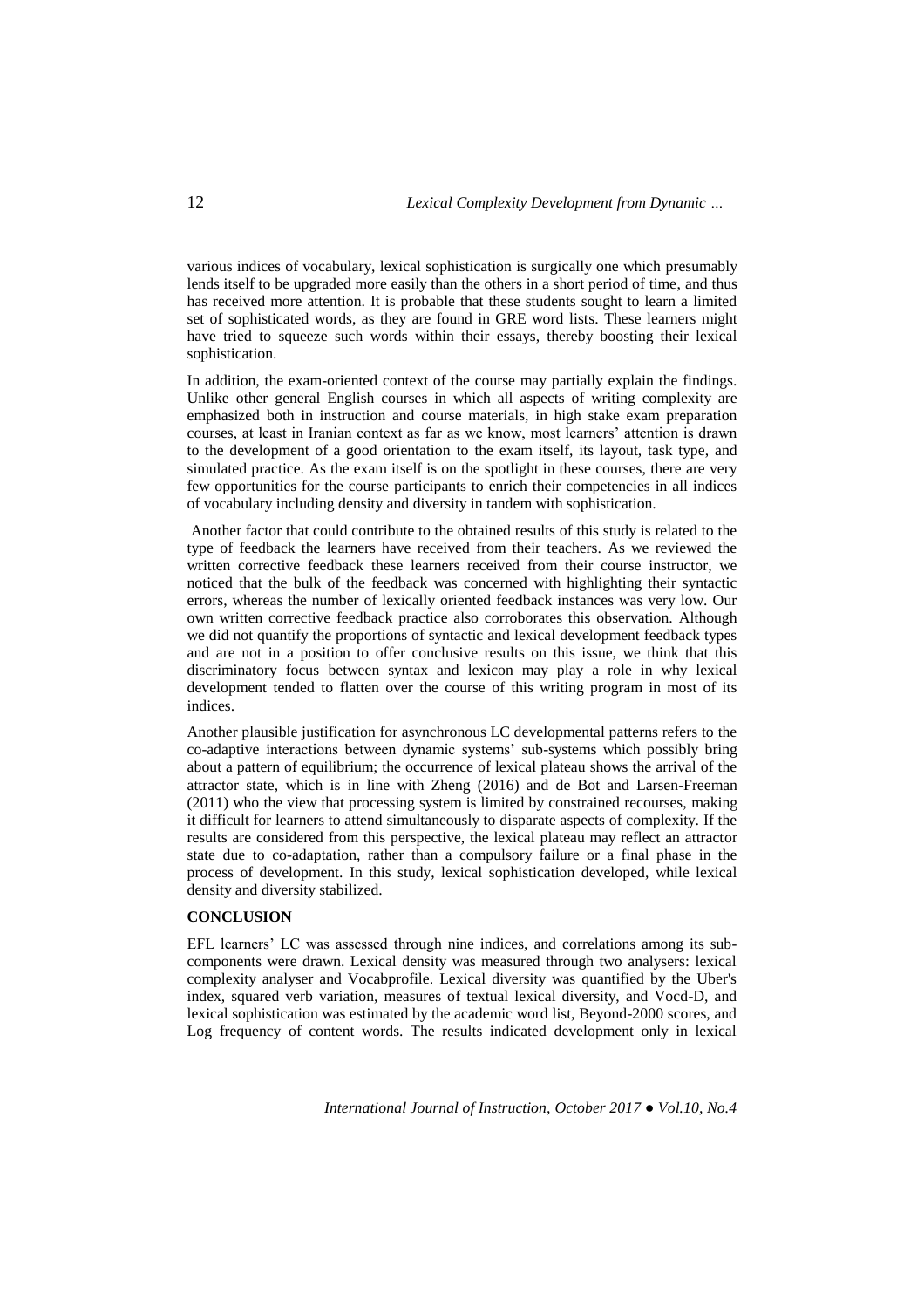sophistication, while other aspects of LC reached plateau. The major advantage of this research was its longitudinal investigation of LC through employing three distinct analysers, making the findings more accountable compared with those obtained through a single measure.

The present study offers implications for L2 teaching and learning. The development of only two LC indices out of nine underscores the fact that various aspects of one's lexical competence do not develop uniformly. Language teachers are recommended to note that L2 lexical development may remain flat in some dimensions, while others could develop well and at a faster pace or in a shorter time (Zheng, 2016). Moreover, the three dimensions of LC with nine indicators were not strongly correlated, suggesting indeed different constructs. None of the lexical diversity indices were correlated with the indices related to lexical sophistication.

Another noteworthy methodological finding is that employing multiple analysers and indices for lexical development in an extended period of time is fruitful and promising. The analysis carried out in the DST framework shows the complexity, interconnectivity, and/or independency of the L2 lexical systems. The accumulation of the findings through employing multiple measures demonstrated the significance of neglecting onesize-fits-all measure of L2 complexity as voiced by Bulté and Housen, (2014). Employing triangulated and automated measures to analyse LC can assist researchers and teachers to evaluate LC far more quickly, automatically, and reliably. In validating testing procedures and their interpretation, McNamara (2006) reminds us to have plenty of evidence in order to judge reliably and validly, unless the interpretation is unsound and faulty. Using multiple analysers, this study provided a better understanding of LC construct, rendering us the opportunity to create reliable tools for lexical instruction and assessment. Characterizing how lexicons develop over a long-term period can assist material and curriculum designers to provide lexical repertoires that match learners' abilities. These automated measures can also be used as a diagnostic tool to identify students' lexical development in order to improve their writing skill.

As with most studies, the present study has its own limitations. In spite of the considerable indices applied and the use of reliable softwares, these analysers may still be too tough to precisely and completely specify L2 learners' lexical production and may not fully capture one's lexical development. The same holds true regarding subcomponents of LC. LC presented through three hidden variables of lexical density, diversity, and sophistication was taken into account. The insights obtained from the study raise some interesting questions on how other writing elements, i.e. cohesion and coherence, interact with lexical complexity in L2 writing development.

## **REFERENCES**

Abbasian, G. R., & Shiri Parizad, M. (2011).Validation of lexical frequency profiles as a measure of lexical richness in written discourse. *Journal of Technology & Education, 5*(3), 1-7.

Bulte´, B., & Housen, A. (2012). Defining and operationalising L2 complexity. In A. Housen, F. Kuiken, & I. Vedder (Ed), *Dimensions of L2 performance and proficiency*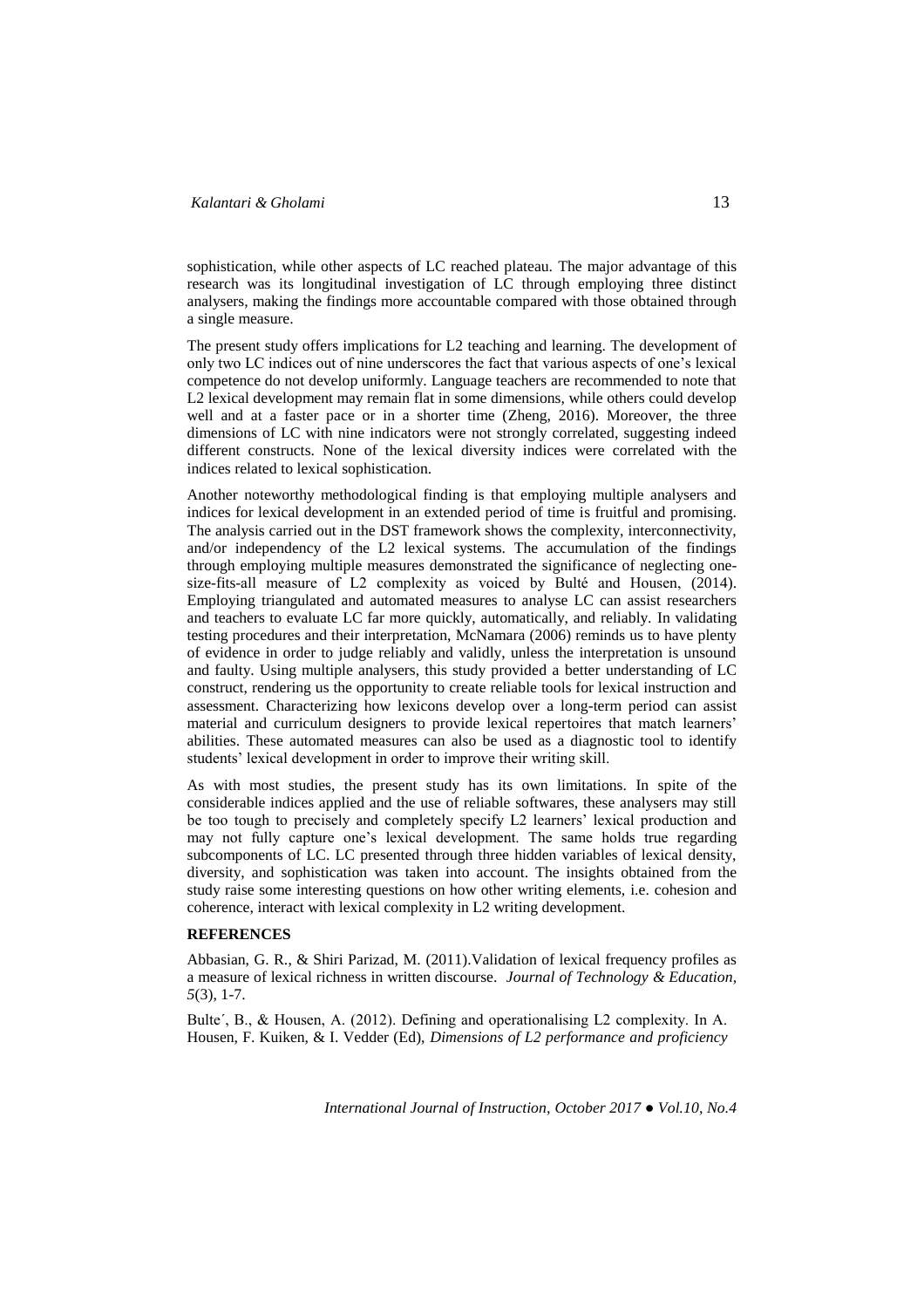*– Investigating complexity, accuracy and fluency in SLA* (pp. 21–46). Amsterdam: John Benjamins.

Bulté, B., & Housen, A. (2014). Conceptualizing and measuring short-term changes in L2 writing complexity. *Journal of Second Language Writing, 26*(4), 42-65.

Caspi, T. (2010). *A Dynamic perspective on second language development* (Unpublished doctoral dissertation). University of Groningen, Netherlands.

Cobb, T. (2000). Web Vocabprofile, accessed October, 2016 from <http://www.lextutor.ca/vp>

Coxhead, A. (2000). A new academic word list. *TESOL Quarterly*, *34*(2), 213–238.

Davis, C. J. (2005). N-Watch: A program for deriving neighbourhood size and other psycholinguistic statistics. *Behaviour Research Methods*, *37*(1), 65–70.

de Bot, K., & Larsen-Freeman, D. (2011). Researching second language development from a dynamic systems theory perspective. In M. H. Verspoor, K. de Bot & W. Lowie (Ed), *A dynamic approach to second language development: Methods and techniques*  (pp. 5–24). Amsterdam: Benjamins.

de Bot, K., Lowie, W., Thorne, S.L., & Verspoor, M. (2013). Dynamic systems theory as a comprehensive theory of second language development. In M. Mayo, M. Gutierrez-Mangado and M. Adrián (Ed), *Contemporary Approaches to Second Language Acquisition* (pp. 199–220). Amsterdam: John Benjamins.

Deng, X., Lee, K. C., Varaprasad, C., & Lim, M. L. (2010). Academic writing development to ESL/EFL graduate students in NUS*. Reflections on English Language Teaching,* 9(2), 119–138.

Graesser, A. C., McNamara, D. S., Louwerse, M. M., & Cai, Z. (2004). Coh-Metrix: Analysis of text on cohesion and language. *Behavioural Research Methods, Instruments, and Computers, 36*(2), 193–202.

Jarvis, S. (2002). Short texts, best fitting curves, and new measures of lexical diversity. *Language Testing*, *19*(1), 57–84[.](https://doi.org/10.1111/j.1467-9922.2012.00739.x) 

Jarvis, S. (2013). Capturing the diversity in lexical diversity. *Language Learning*, *63*, 87–106.

Johansson, V. (2008). Lexical diversity and lexical density in speech and writing: a developmental perspective. *Lund University, Dept. of Linguistics and Phonetics Working Papers, 53*, 61-79.

Knoch, U., Rouhshad, A., & Storch, N. (2014). Does the writing of undergraduate ESL students develop after one year of study in an English-medium university? *Assessing Writing, 21*(1), 1–17.

Knoch, U., Rouhshad, A., Oon, S. P., & Storch, N. (2015). What happens to ESL students' writing after three years of study at an English medium university? *Journal of Second Language Writing, 28,* 39–52.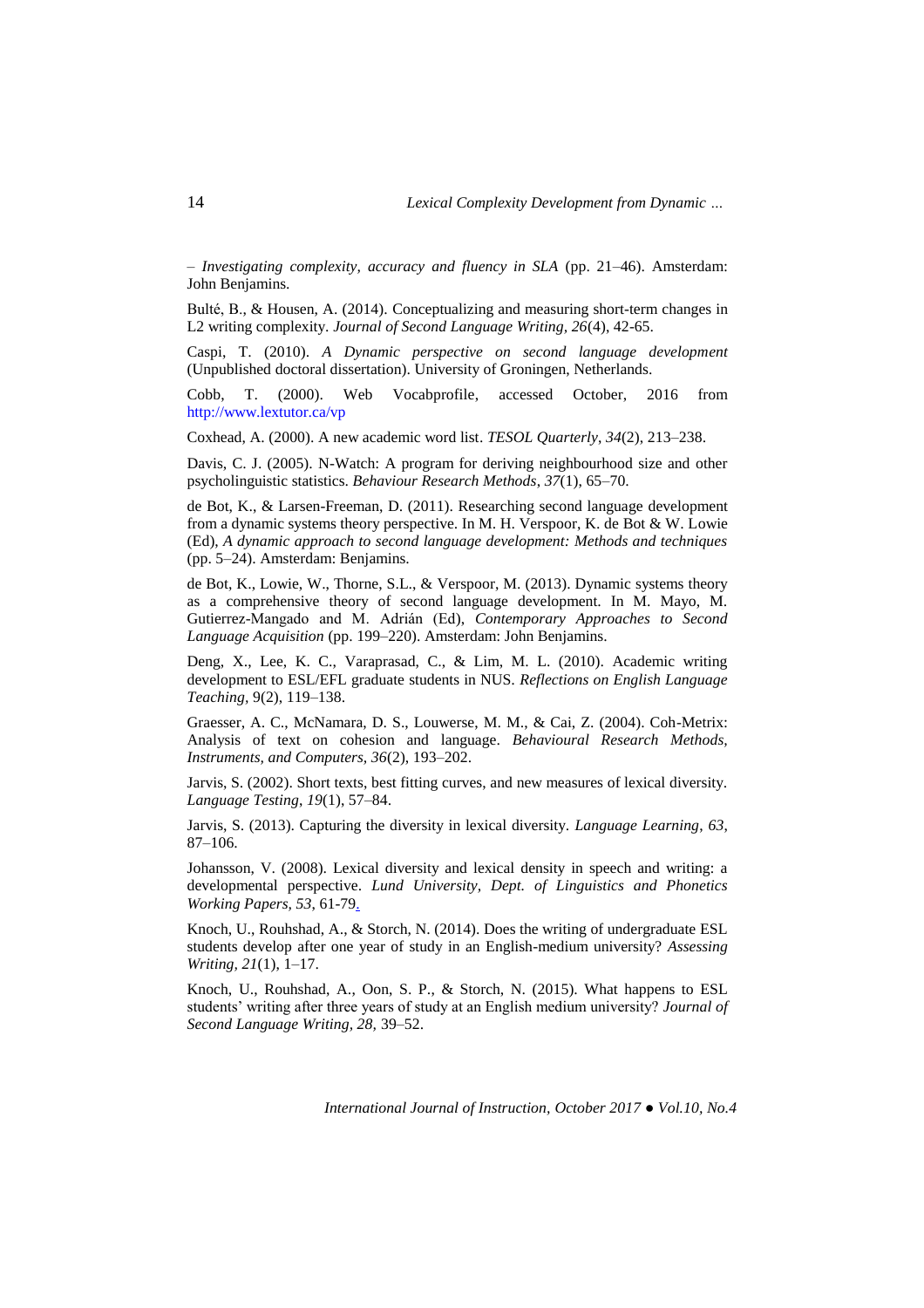Kyle, K. (2016). *Measuring syntactic development in L2 writing: Fine grained indices of syntactic complexity and usage-based indices of syntactic sophistication* (Unpublished doctoral dissertation). Georgia State University.

Larsen-Freeman, D. (1997) Chaos/complexity science and second language acquisition. *Applied Linguistics*, *18*(2), 141–165.

Larsen-Freeman, D. (2006). The emergence of complexity, fluency, and accuracy in the oral and written production of five Chinese Learners of English. *Applied Linguistics, 27*(4), 590–919.

Larsen-Freeman, D. (2011). A complexity theory approach to second language development/acquisition. In D. Atkinson (Ed). *Alternative Approaches to Second Language Acquisition* (pp. 48–72). New York: Routledge.

Larsen-Freeman, D. (2014). [Saying what we mean: Making the case for second](http://dx.doi.org/10.1017/S0261444814000019)  [language acquisition to become second language development.](http://dx.doi.org/10.1017/S0261444814000019) *Language Teaching*, *48*(4), 491-505.

Larsen-Freeman, D., & Cameron, L. (2008). *Complex systems and applied linguistic*. Oxford University Press.

Laufer, B. (1994). The lexical profile of second language writing: Does it change over time? *RELC Journal*, *25*(2), 21–33.

Linnarud, M. (1986). *Lexis in composition: A performance analysis of Swedish learners' written English*. Lund, Sweden: CWK Gleerup.

Lu, X. (2010). Automatic analysis of syntactic complexity in second language writing. *International Journal of Corpus Linguistics*, *15*(4), 474-496.

Lu, X. (2012). The relationship of lexical richness to the quality of ESL learners' oral narratives. *The Modern Language Journal, 96*(2), 190-208.

Lu, X., & Ai, H. (2011). Synlex: Lexical complexity analyzer complexity analyzer. L2 syntactical complexity analyzer. (Computer software). Retrieved from syntactical complexity analyzer. (Computer software). Retrieved from http://aihaiyang.com/ software/

Ortega, L., & Byrnes, H. (2008). The longitudinal study of advanced L2 capacities: An introduction. In L. Ortega & H. Byrnes (Ed), *The longitudinal study of advanced L2 capacities* (pp. 3-20). New York: Routledge.

Mazgutova, D., & Kormos, J. (2015). Syntactic and lexical development in intensive English for academic purposes program. *Journal of Second Language Writing, 29*, 3-15.

McCarthy, P., & Jarvis, S. (2010). MTLD, vocd-D, and HD-D: A validation study of sophisticated approaches to lexical diversity assessment. *Behavior Research Methods, 42*(2), 381–392.

McGrath, I. (1997). Feeding, Leading, Showing, Throwing: "Process Choices in Teacher Training and Trainer Training", In I. McGrath (Ed) *Learning to Train: Perspectives on the development of language teacher trainers*. Prentice Hall: Hemel 13 Hempstead.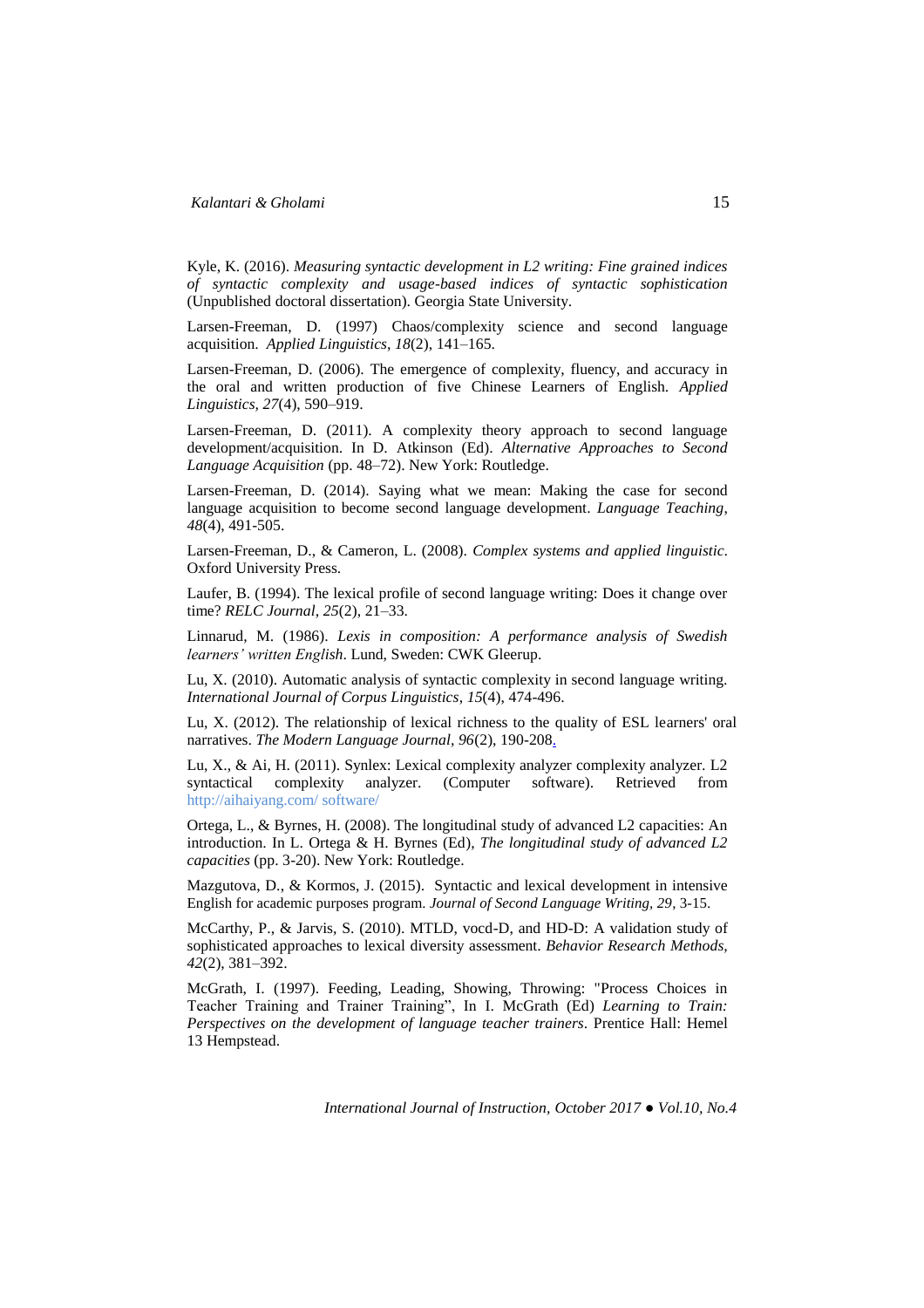McNamara, T. (2006). Validity in language testing: The challenge of Sam Messick's legacy. *Language assessment quarterly*, *3*(1), 31-51.

McNamara, D. S., & Graesser, A. C. (2008). In P. M. McCarthy & C. Boonthum (Ed), *Applied natural language processing: Identification, investigation, and resolution*. Hershey, PA: IGI Global.

McNamara, D. S., & Graesser, A. C. (2012). Coh-Metrix: An automated tool for theoretical and applied natural language processing. In P. M. McCarthy, & C. Boonthum-Denecke (Ed), *Applied natural language processing: Identification, investigation, and resolution* (pp. 188–205). Hershey, PA: IGI Global.

Naghdipour, B. (2016). English writing instruction in Iran: Implications for second language writing curriculum and pedagogy. *Journal of Second Language Writing*, *32*, 81-87.

Polat, B., & Kim, Y. (2014). Dynamics of complexity and accuracy: a longitudinal case study of advanced untutored development. *Applied Linguistics*, *35*(2), 184–207.

Read, J. (2000). *Assessing vocabulary*. Cambridge: Cambridge University Press.

Riazi, A. M. (2016). Comparing writing performance in TOEFL-iBT and academic assignments: An exploration of textual features. *Assessing Writing, 28,* 15–27.

Schmitt, N. (2010). *Researching vocabulary*: *A vocabulary research manual*. Basingstoke: Palgrave Macmillan.

Salsbury, T. (2000). *The acquisitional grammaticalization of unreal conditionals and modality in L2 English: A longitudinal perspective* (Unpublished doctoral dissertation). Indiana University, Bloomington.

Sasaki, M. (2007). Effects of study-abroad experience on EFL writers: A multiple-data analysis. *The Modern Language Journal*, *91* (4), 602-620.

Spoelman, M., & Verspoor, M. (2010). Dynamic patterns in the development of accuracy and complexity: A longitudinal case study on the acquisition of Finnish. *Applied Linguistics*, *31*(4), 532–553.

Storch, N., & Tapper, J. (2009). The impact of an EAP course on postgraduate writing. *Journal of English for Academic Purposes, 8*(3), 207-223.

Van Geert, P. (1991). A dynamic systems model of cognitive and language growth. *Psychological Review, 98*(1), 3-53.

Verspoor, M., Lowie, W., & van Dijk, M. (2008). Variability in second language development from a dynamic systems perspective. *The Modern Language Journal*, *92*(2), 214–231.

Wolfe-Quintero, K., Inagaki, S., & Kim, H. Y. (1998). *Second language development in writing: Measures of fluency, accuracy and complexity.* Hawaii: University of Hawaii.

Zheng, Y. (2016). The complex, dynamic development of L2 lexical use: A longitudinal study on Chinese learners of English. *System, 56*, 40-53.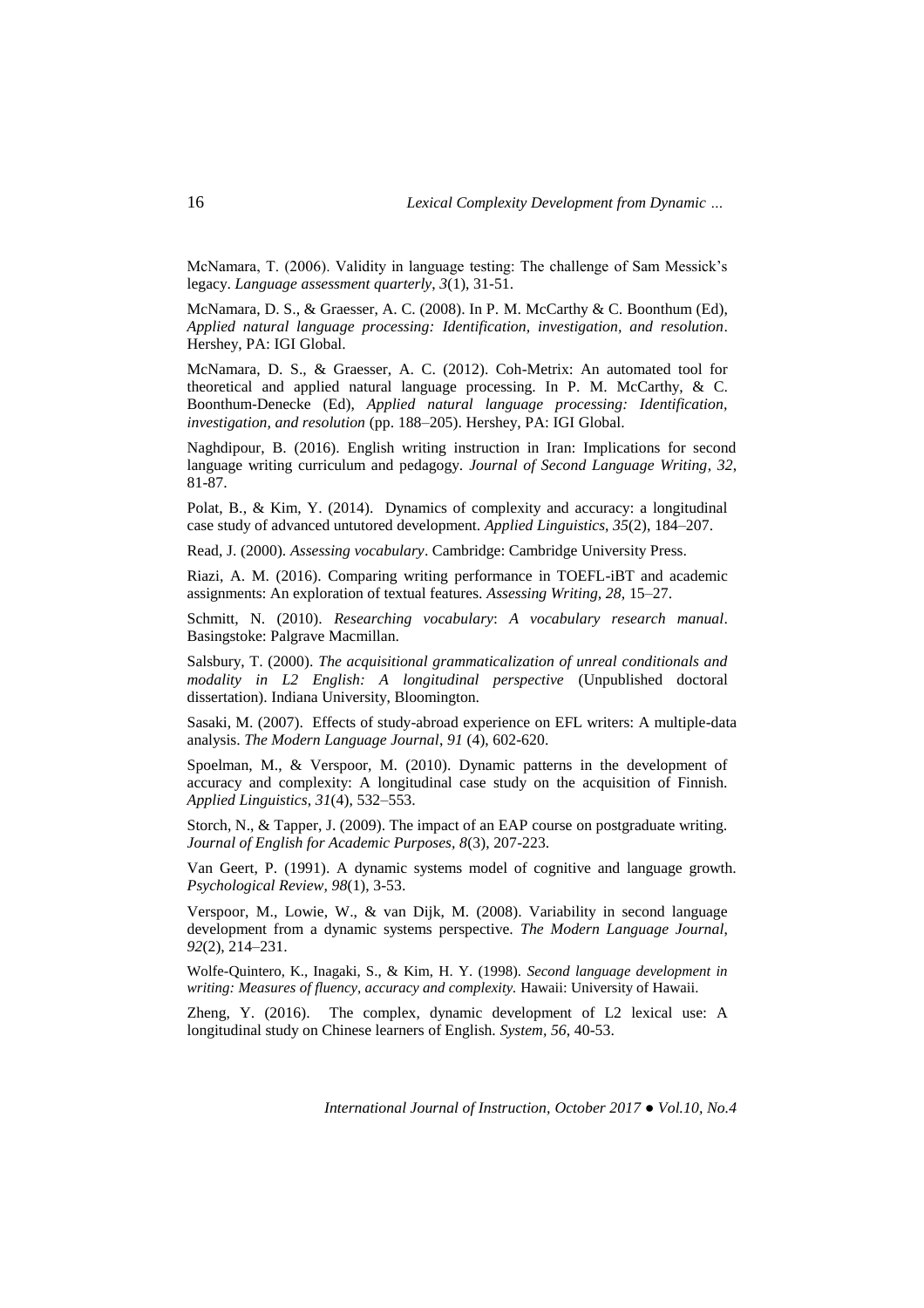#### **Turkish Abstract Dinamik Sistem Teorisi Perspektifinden Sözcüksel Karmaşıklık Geliştirme: Sözcüksel Yoğunluk, Çeşitlilik ve Sofistike**

Bu boylamsal durum çalışmasında, İran EFL öğrencilerinin, objektif bir yolla Dinamik Sistem Teorisinin (DST) sözcüksel karmaşıklığını (LC) araştırılmıştır; TOEFL iBT hazırlık dersinde altı aydan uzun bir sürede beş orta ve ileri seviyedeki bayan EFL öğrencileri tarafından yazılan elli bağımsız makale, bu çalışmanın temelini oluşturmuştur. Akademik Sözcük Listesi ve Beyond-2000'de sözcük karmaşıklığının göstergesi olarak zaman ve ortalamalar arasında pozitif ve anlamlı ilişkiler bulunmuştur. Geriye kalan altı yedi LC indeksinin, bu yazma programının gidişatını aşma eğiliminde olduğu görülmüştür. Bu çalışma, DST bakış açısının, sözcüksel karmaşıklığı analiz etmek için uygun bir temel oluşturduğunu önermektedir.

Anahtar Kelimeler: dinamik sistem teorisi, sözcük yoğunluğu, sözcük çeşitliliği, sözcük karmaşıklığı

#### **French Abstract**

### **Développement de Complexité Lexical de Perspective de Théorie de Systèmes Dynamique : Densité Lexicale, Diversité et Sophistication**

Cette étude de cas longitudinale a exploré la complexité lexicale des apprenants d'EFL iranien (LC) par les lentilles de Théorie de Systèmes Dynamique (DST). Cinquante essais indépendants écrits par cinq intermédiaire à la femelle avancée des apprenants d'EFL dans un TOEFL iBT le cours de préparation plus de six mois ont constitué le corpus de cette étude. Les relations positives et significatives ont été trouvées entre le temps et des valeurs moyennes dans la Liste de Mot Universitaire et Au-delà - 2000 comme les indicateurs de sophistication lexicale. Le maintien sept indices de LC, la non perte à la signification, a eu tendance à aplanir au cours de ce programme d'écriture. Cette étude suggère que la perspective DST spécifie une fondation viable pour analyser la complexité lexicale.

Mots Clés: théorie de systèmes dynamique, densité lexicale, diversité lexicale, sophistication lexicale

#### **Arabic Abstract**

# **تنمية التعقيد اللغوي من منظور النظريات الديناميكية: الكثافة المعنوية، التنوع، والتطور**

استكشفت دراسة الحالة الطولية هذه التعقيد المعجمي اإليراني لـ EFL من خالل عدسات نظرية األنظمة الديناميكية )DST). وقد شكلت خمسين مقالة مستقلة كتبها خمسة متعلمين متوسطين إلى متقدمين في اللغة اإلنجليزية كلغة أجنبية في دورة إعداد توفل iBT على مدى ستة أشهر مجموعة من هذه الدراسة. ووجدت عالقات إيجابية وهامة بين الوقت والقيم المتوسطة في قائمة الكلمات األكاديمية وما بعدها 0222 كمؤشرات للتطور المعجمي. المؤشرات السبعة المتبقية من LC ، التي تقل أهمية، تميل إلى تسطيح على مدى هذا البرنامج الكتابة. وتشير هذه الدراسة إلى أن منظور DST يحدد أساسا قابال للتطبيق لتحليل التعقيد المعجمي.

الكلمات الرئيسية: نظرية النظم الديناميكية، الكثافة المعجمية، التنوع المعجمي، التطور المعجمي

#### **German Abstract**

## **Lexikalische Komplexität Entwicklung aus dynamischen Systemen Theorie Perspektive: Lexikalische Dichte, Vielfalt und Raffinesse**

Diese Längsfallstudie untersuchte die lyrische Komplexität (LC) der iranischen EAZ-Lernenden durch die Linsen der dynamischen Systemtheorie (DST). Fünfzig unabhängige Aufsätze, die von fünf Fortgeschrittenen zu fortgeschrittenen weiblichen EAZ-Lernenden in einem TOEFL iBT Vorbereitungskurs über sechs Monate geschrieben wurden, stellten das Korpus dieser Studie dar.